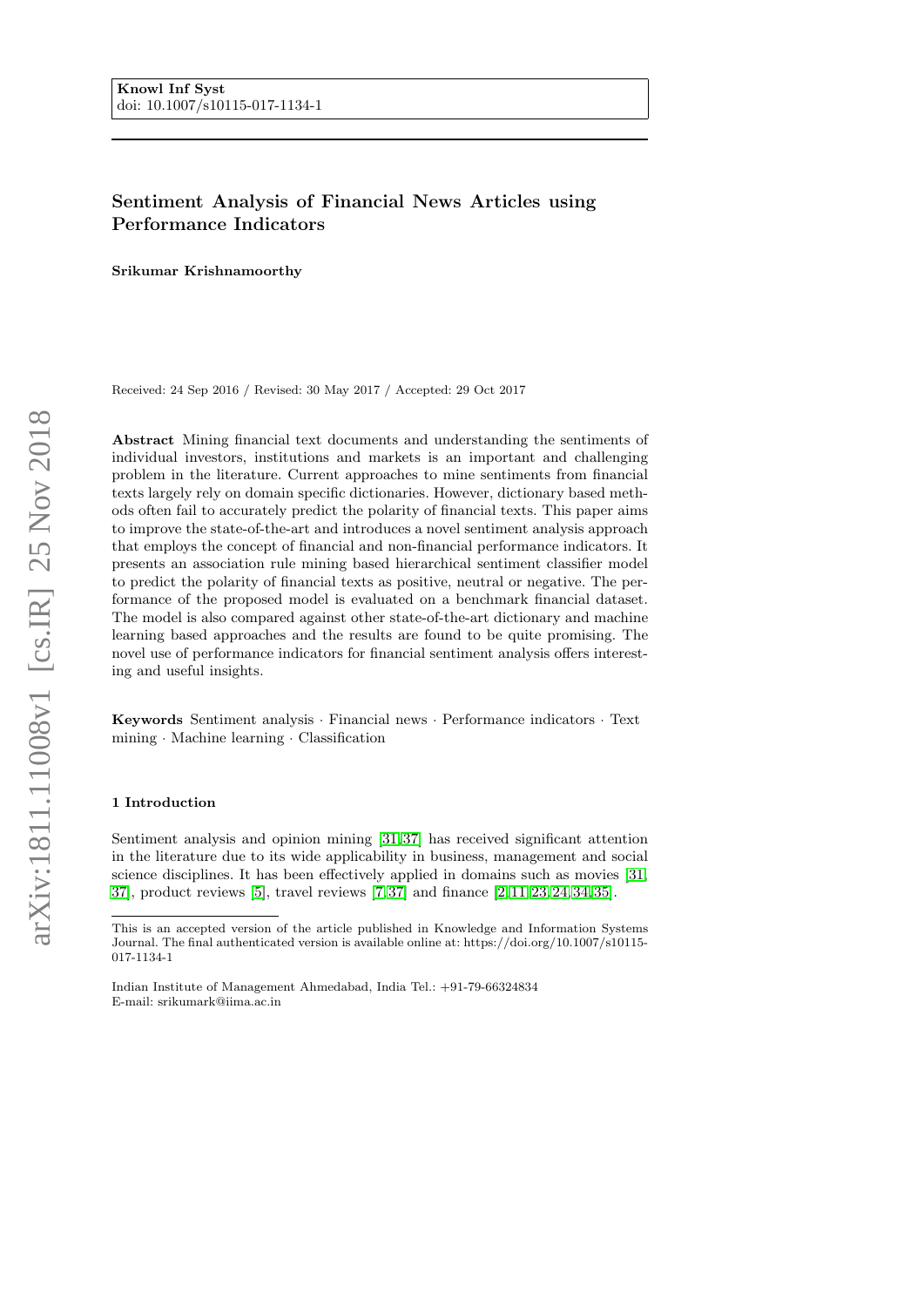Financial sentiment analysis is considered to be an important and challenging problem in the literature [\[23,](#page-19-2)[24\]](#page-19-3). Current approaches to financial sentiment analysis utilize generic dictionary [\[34,](#page-20-2) [35\]](#page-20-3), domain specific dictionary [\[10,](#page-19-4) [17,](#page-19-5) [19,](#page-19-6) [22,](#page-19-7)[25\]](#page-19-8) or statistical/machine learning methods  $[2, 11, 15, 25, 30, 38]$  $[2, 11, 15, 25, 30, 38]$  $[2, 11, 15, 25, 30, 38]$  $[2, 11, 15, 25, 30, 38]$  $[2, 11, 15, 25, 30, 38]$  $[2, 11, 15, 25, 30, 38]$  $[2, 11, 15, 25, 30, 38]$  to determine polarity in financial texts. Some of the common dictionaries used in the financial sentiment analysis literature include Harvard GI (HGI) [\[33\]](#page-20-5), MPQA [\[39\]](#page-20-6), Sentiwordnet [\[8\]](#page-19-11), SenticNet [\[6\]](#page-18-2), SentiStrength2 [\[36\]](#page-20-7), LM [\[22\]](#page-19-7), and Financial Polarity Lexicon (FPL) [\[25\]](#page-19-8). LM & FPL are finance-specific dictionaries used in the recent literature. Other dictionaries (such as HGI [\[33\]](#page-20-5), MPQA [\[39\]](#page-20-6), SenticNet [\[6\]](#page-18-2)) are generic in nature and are likely to mis-classify common financial words. For example, a detailed study of HGI [\[33\]](#page-20-5) dictionary by [\[22\]](#page-19-7) shows that more than 75% of the negative words used in HGI are non-negative in a financial context. Furthermore, recent research studies demonstrate superior results while using domain specific dictionary over general dictionary [\[11,](#page-19-1) [19,](#page-19-6) [23,](#page-19-2) [25\]](#page-19-8).

In this paper, we aim to improve the state-of-the-art in domain specific dictionary based financial sentiment analysis. We motivate the need for the current study with the help of a set of illustrative examples. Let us consider the following financial text sentences extracted from financial phrase-bank dataset [\[25\]](#page-19-8).

- 1. Halonen's office acknowledged receiving the letter but declined comment.
- 2. Financial details were not disclosed.
- 3. The serial bond is part of the plan to refinance the short-term credit facility.
- 4. Aspo's strong company brands ESL Shipping, Leipurin, Telko and Kaukomarkkinat aim to be the market leaders in their sectors.
- 5. DnB Nord of Norway is the most likely Nordic buyer for Citadele, while Nordea would be a good strategic fit, according to published documents.
- 6. We are also pleased to welcome the new employees.

In the LM dictionary [\[22\]](#page-19-7), declined, disclosed and refinance are negative words; similarly, strong, good and pleased are positive words. Therefore, each of the above sentences will be classified as positive or negative sentences by methods that use LM or other related domain dictionaries. However, it is quite evident that all of the above sentences are neutral statements from an investor/analyst perspective.

A few research studies have attempted to go beyond just polarity based dictionaries and utilized financial entities (custom words [\[25\]](#page-19-8) or noun phrases [\[17\]](#page-19-5) or named entities [\[32\]](#page-20-8)) to improve the quality of polarity detection. But, the use of financial entities often generate a lot of false positives and false negatives. Let us consider the following sentences that contain at least one financial entity.

- 1. The company's board of directors has proposed a dividend of EUR 0.12 per share.
- 2. Amanda Capital has investments in 22 private equity funds and in over 200 unquoted companies mainly in Europe.
- 3. A corresponding increase of 85,432.50 euros in Ahlstrom's share capital has been entered in the Trade Register today.

All of the above sentences are neutral statements, though they contain financial terms/entities (italized words in text). Sentence 3 also indicates increase of a financial entity (share capital). Hence, the sentence is likely to be considered as positive by systems that use a combination of LM dictionary and financial entities (or noun phrases/named entities) [\[17,](#page-19-5) [25\]](#page-19-8).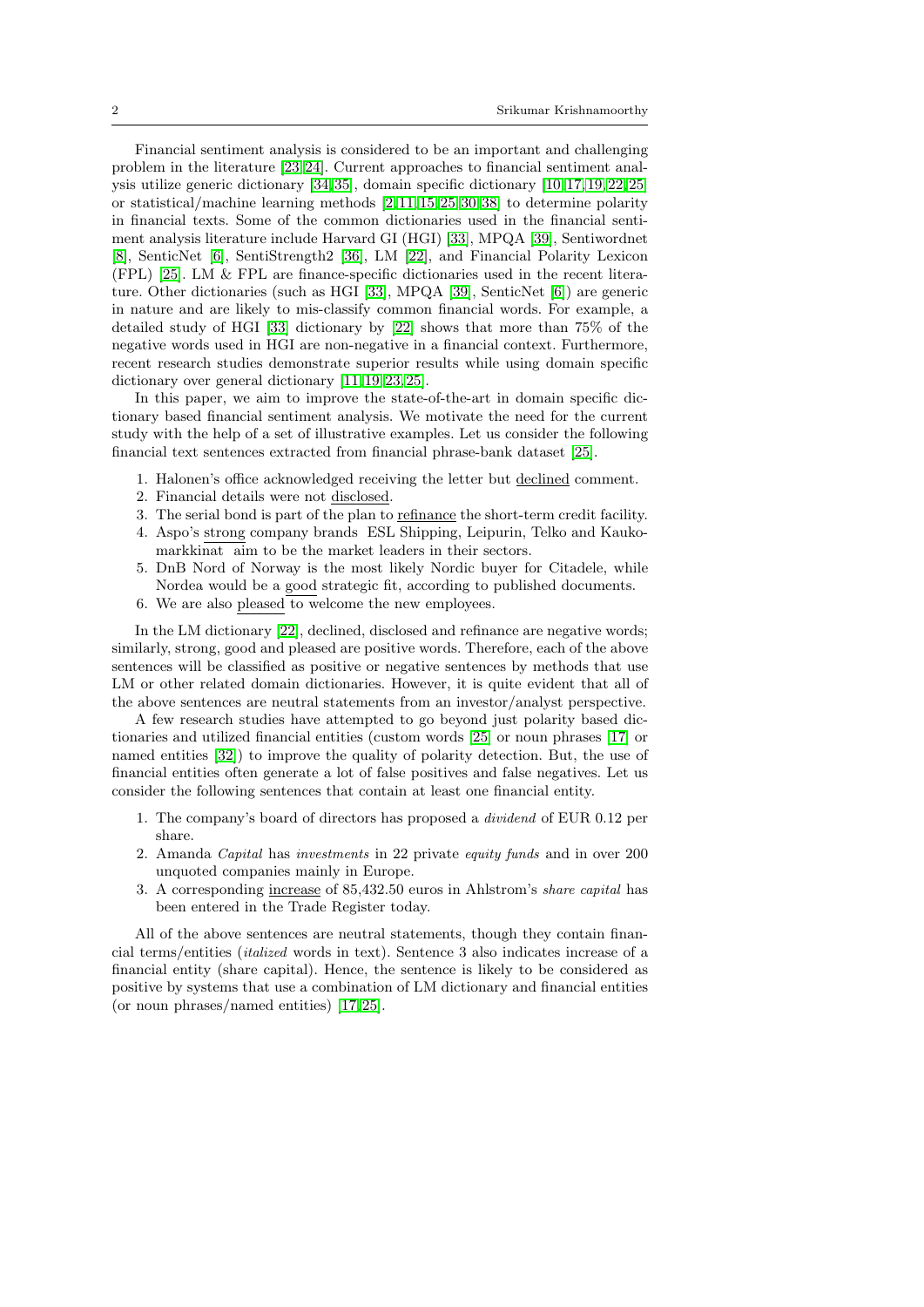The following sentences contain financial or non-financial terms and directionality related words (e.g. raise, fell, lower, increase and so on).

- 1. Turnover rose to EUR 21mn from EUR 17mn.
- 2. The EPS outlook was increased by 5.6
- 3. Unit costs for flight operations fell by 6.4 percent.
- 4. The company intends to raise production capacity in 2006.
- 5. Rapala said it estimates it will make savings of 1-2 million euros a year by centralising its French operations at one site.
- 6. Demand for fireplace products was lower than expected, especially in Germany.

Sentences 4, 5 and 6 do not use financial entities. The systems that use only financial entities are likely to treat them as neutral sentences. An investor/analyst, however, is likely to consider the above sentences as polarized ones (positive or negative). A closer examination of these sentences reveals that they: (1) use nonfinancial indicators like demand, production capacity, and operations, and (2) refer to improvement or decline of the non-financial indicators.

From the foregoing discussions, it is evident that the use of domain specific dictionary (on a stand-alone basis or in conjunction with financial entities) is inadequate to accurately predict the polarity in financial texts.

It is quite intuitive to understand that an investor or a financial analyst is likely to analyze the performance of a company in terms of both financial and non-financial performance indicators. An investor/analyst often looks for performance indicators or measures while assessing polarity in financial texts and making investment decisions. Therefore, we posit that the use of financial and non-financial performance indicators can improve the quality of financial sentiment analysis.

Our main objective in this research work is to examine the use of performance indicators (lagging/leading financial and non-financial indicators) to predict polarity in financial texts. We conjecture that the use of performance indicators [\[13\]](#page-19-12) is likely to be more meaningful and closely aligned with the way humans interpret financial texts while making investment decisions. We present a new approach to perform financial sentiment analysis based on performance indicators and conduct rigorous experiments to assess its usefulness. Such an approach, to the best of our knowledge, has not been explored in the literature.

This paper primarily makes two key contributions to the literature. First, the paper introduces the use of performance indicators to predict polarity in financial texts. Second, the paper presents a hierarchical sentiment classifier model based on the concept of association rule mining [\[1\]](#page-18-3). The primary benefit of using association rule mining for polarity prediction is that the generated rules can be used to easily explain predictions, unlike more complex discriminative models (like SVM, Neural networks) that are black-boxes. The performance of the proposed sentiment classifier model is assessed on a benchmark financial dataset. The model is also compared against other state-of-the-art methods to demonstrate its usefulness.

The rest of the paper is organized as follows: In the next section, the related work in the literature is described. Subsequently, in section 3, the paper outlines the proposed method in detail. The experimental evaluation of the method and a discussion of the key findings are presented in section 4. The paper concludes with a summary and directions for future research work.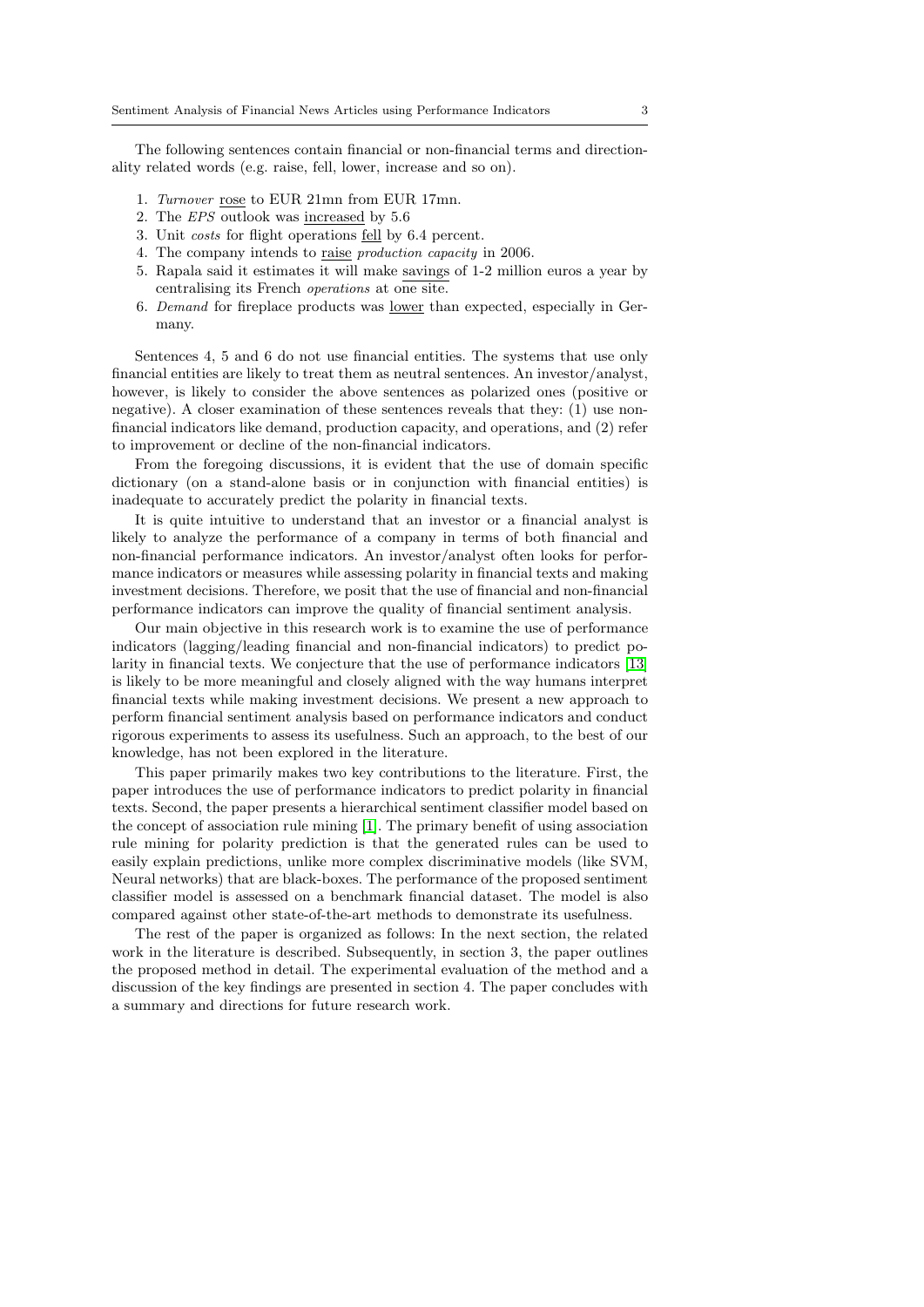#### 2 Related Literature

Financial sentiment analysis approaches in the literature can be broadly categorized as (a) generic dictionary based methods, (b) domain specific dictionary based methods, and (c) statistical or machine learning based methods. Generic dictionaries such as Harvard GI [\[33\]](#page-20-5) was used in some of the early works in financial sentiment analysis [\[34,](#page-20-2) [35\]](#page-20-3). The use of generic dictionaries, however, lead to misclassification of common words in financial text and impacts the performance of sentiment prediction [\[22\]](#page-19-7) or stock price movements [\[17,](#page-19-5) [19\]](#page-19-6). Recent works in the literature [\[10,](#page-19-4) [16,](#page-19-13) [17,](#page-19-5) [19,](#page-19-6)[25\]](#page-19-8) predominantly use domain specific dictionary such as LM dictionary [\[22\]](#page-19-7), and FPL [\[25\]](#page-19-8). A detailed review of different dictionaries used in the literature can be found in [\[23\]](#page-19-2). Recent surveys on sentiment analysis in finance can be found in [\[14,](#page-19-14) [24\]](#page-19-3).

Statistical or machine learning based methods [\[2,](#page-18-1) [11,](#page-19-1) [15,](#page-19-9) [25,](#page-19-8)[30,](#page-19-10) [38\]](#page-20-4) use bag-ofwords or n-grams as features and apply generative or discriminative classifier models for predicting sentiments. Internet message postings were used by [\[2\]](#page-18-1) to classify financial text as buy, hold or sell. The classifier results were then aggregated for a pre-defined time period and bullishness & agreement indices were computed. The authors also conducted a study on relationship between the computed indices and financial measures such as stock returns and market volatility. The experimental results show that stock messages help predict market volatility.

A naive bayes classifier model is used in [\[11\]](#page-19-1) to classify sentences as positive, negative or neutral. The predicted sentence level opinions are aggregated to derive report level opinions. The authors show that their method outperforms both generic and domain specific dictionary methods. A naive bayes classifier model based on bag-of-words features is trained in [\[15\]](#page-19-9) to predict the tone (as positive, neutral, negative or uncertain) of forward looking statements in corporate filings. The author presents evidence that dictionary based methods (both generic and domain specific) are unsuitable for analyzing tone of corporate filings.

Naive bayes and support vector machine methods were used to predict sentiment of bloggers towards companies and their stocks [\[30\]](#page-19-10). The sentiment prediction was done using selected topic terms. Their work analyzes sentiment at the topic level and not at the sentence level as in [\[15,](#page-19-9) [25\]](#page-19-8). Other recent works in the literature that perform sentiment analysis include [\[16,](#page-19-13) [17,](#page-19-5) [19,](#page-19-6)[28,](#page-19-15) [32\]](#page-20-8). These works utilize sentiment dictionaries and extract sentiments from text and predict stock price movements or market returns. The proposed paper is distinct from such works as the focus of the current paper is primarily on predicting the polarity of news articles as positive, neutral or negative. A comparative analysis of the financial sentiment analysis works in the literature is presented in Table [1.](#page-4-0)

The polarity sequence model proposed in [\[25\]](#page-19-8) is an extension of [\[29\]](#page-19-16). The authors propose an LPS model and utilize both generic dictionary, MPQA [\[39\]](#page-20-6) and domain specific LM dictionary [\[22\]](#page-19-7). The authors also enrich the finance lexicon by including (a) financial concept, (b) directional verbs such as increase, decrease, and (c) polarity for the interaction between financial concept and directional verb e.g. cost-increase is pre-labelled in the dictionary as negative; profit-increase is pre-labelled as positive. The authors also contribute to the literature by making an annotated financial sentiment corpus publicly available.

The LPS model proposed in [\[25\]](#page-19-8) primarily works in three phases. In the first phase, entities are extracted along with their semantic orientations from the given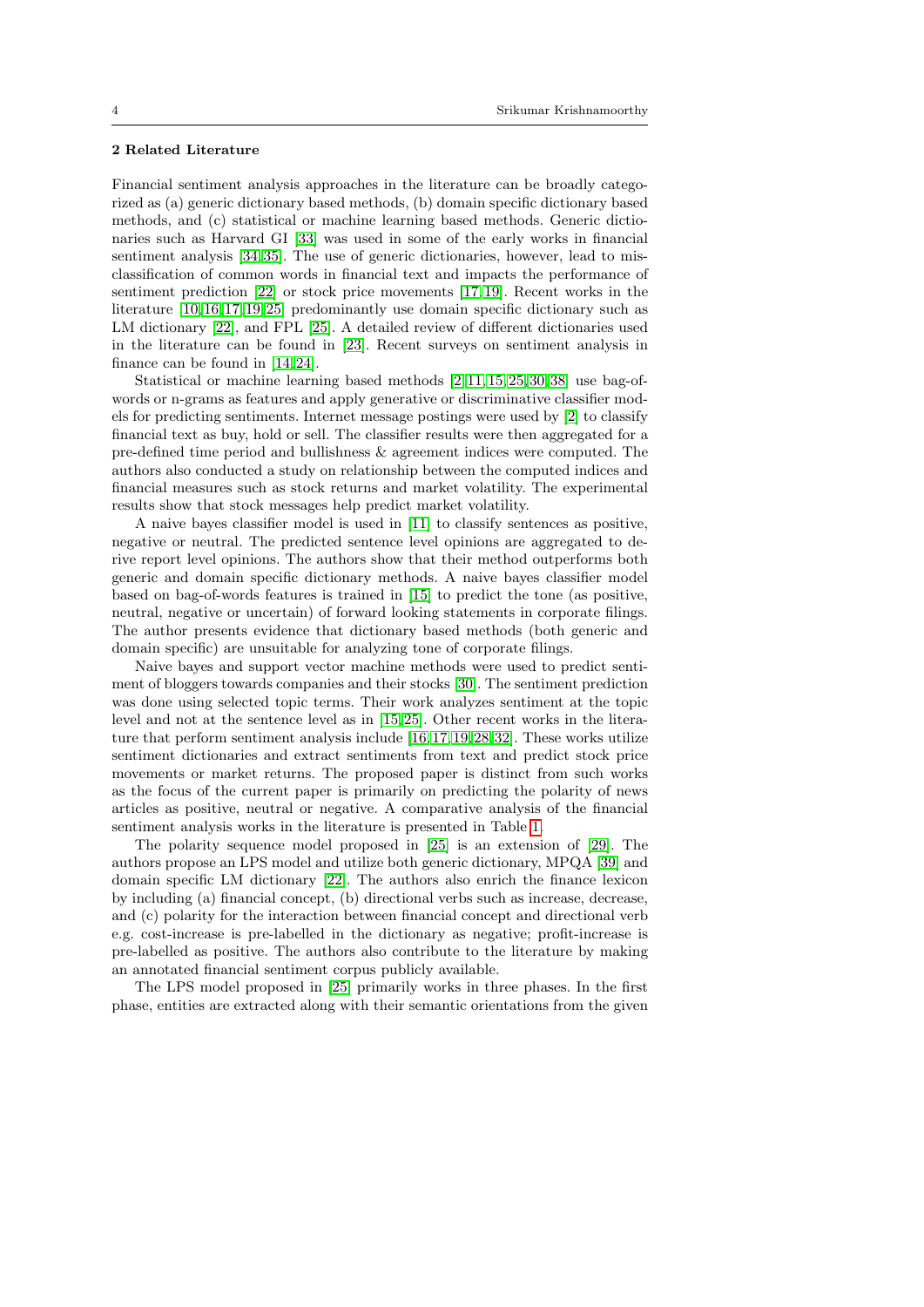| Literature       | Nature<br>of text                  | Dictionary                       | Features                          | Method                  | Objective                  |
|------------------|------------------------------------|----------------------------------|-----------------------------------|-------------------------|----------------------------|
| Tetlock [34]     | <b>News</b>                        | HGI                              | HGI words                         | Regression              | Stock<br>returns           |
| Tetlock [35]     | <b>News</b>                        | HGI                              | HGI words                         | Regression              | Earnings,<br>Returns       |
| Loughran $[22]$  | $10-K$                             | LM                               | LM words                          | Regression              | Returns                    |
| Antweiler [2]    | Internet<br>messages               |                                  | BoW                               | <b>NB</b><br>Regression | Volatility,<br>Returns     |
| Huang $[11]$     | Analyst<br>reports                 | HGI.LM<br><b>LIWC</b><br>Diction | <b>BoW</b>                        | NB<br>Regression        | Polarity,<br>Earnings      |
| Li $[15]$        | $10-K$<br>$10-Q$                   |                                  | <b>BoW</b>                        | NB                      | Polarity,<br>Info. Content |
| $O'$ Hare [30]   | <b>Blogs</b>                       |                                  | Topic<br>terms,<br>Words near     | NB, SVM                 | Polarity<br>prediction     |
| Marjan [38]      | <b>News</b>                        | Dutch                            | topics<br>Entities<br>Polarity    | Unsupervised            | Polarity<br>detection      |
| Li $[16]$        | News,<br>Social                    |                                  | expression<br>Nouns,<br>Sentiment | Tensor<br>regression    | Stock<br>trends            |
| Li $[19]$        | media.<br><b>News</b>              | HGI,LM                           | words<br>Dictionary<br>words      | <b>SVM</b>              | Stock<br>returns           |
| Li $[17]$        | News,<br>Internet<br>mes-<br>sages | HGI,<br>LM                       | Entities,<br>Polarity<br>words    | <b>SVR</b>              | Stock<br>trends            |
| $\text{Mo}$ [28] | <b>News</b>                        | <b>SWN</b>                       | <b>SWN</b><br>words               | Regression              | Stock<br>returns           |
| RPS [32]         | <b>News</b>                        |                                  | Nouns                             | SVR.                    | Stock<br>trends            |
| Malo $[25]$      | <b>News</b>                        | FE,MPQA<br>HGI,LM<br>DI          | Entities,<br>Phrase<br>structure  | <b>SVM</b>              | Polarity<br>prediction     |
| Our work         | <b>News</b>                        | PI, LM<br>DI                     | PI tags                           | <b>ARM</b>              | Polarity<br>prediction     |

<span id="page-4-0"></span>Table 1 Comparison of financial sentiment analysis literature

BoW - Bag of words; FE - Financial entity; DI - Directionality; SWN - Sentiwordnet PI - Performance indicator words; LIWC - Linguistic Inquiry and Word Count

text sentences. Several heuristics are applied to extract different entities (financial and general) and semantic orientations from financial text sentences. Subsequently, in the second phase, the model applies a phrase structure projection to project the extracted entities into a sequence in  $l^2$  space. Finally, in the third phase, a multi-label classifier is applied on the generated  $l^2$  sequence. For multi-label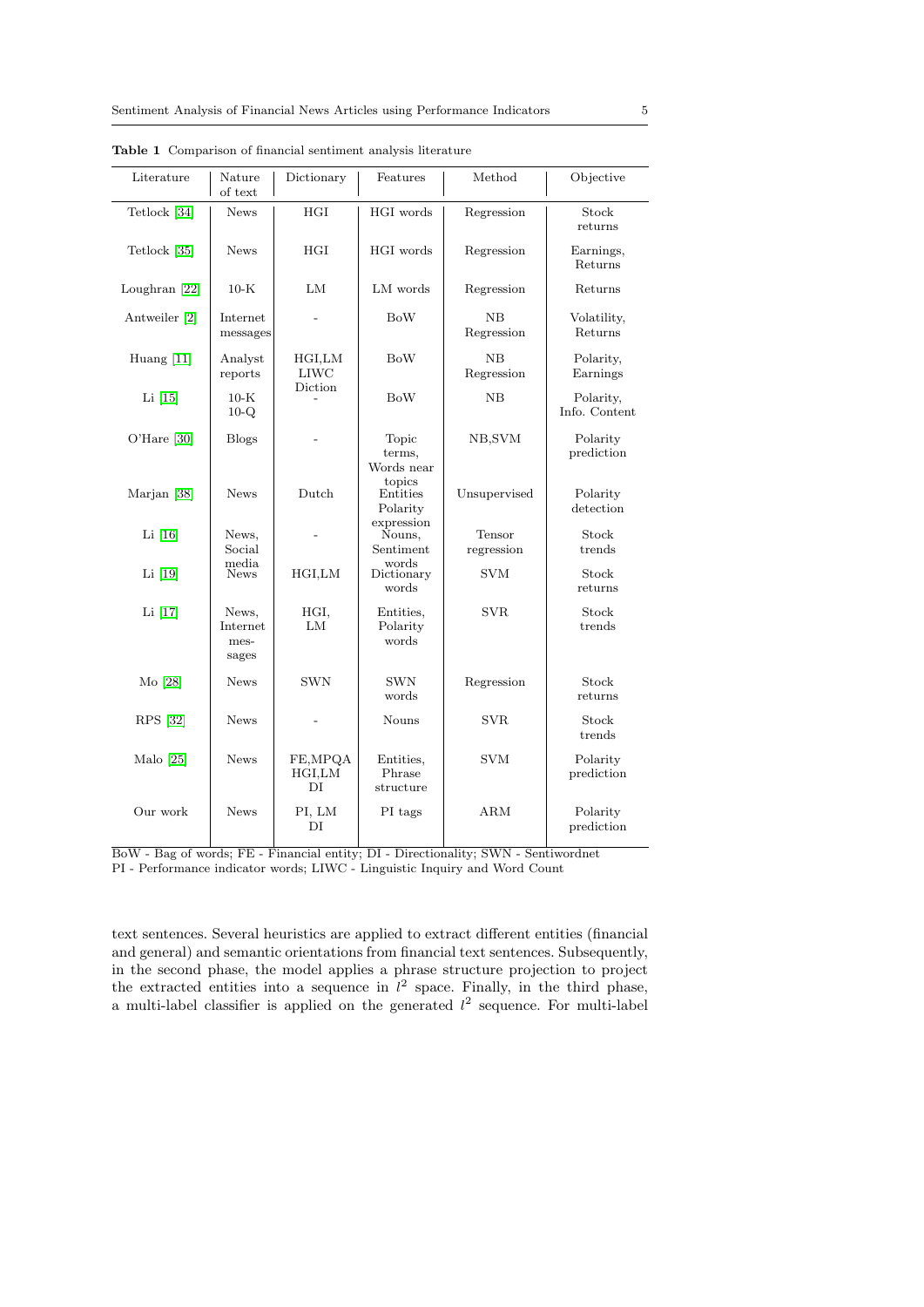classification, support vector machines (SVM) with one-against-one strategy was used.

The proposed work is distinct from existing works in the literature on the following aspects: (1) It presents a financial text polarity prediction method based on financial and non-financial performance indicators. This is different from the works of [\[25\]](#page-19-8) that primarily use financial concepts and are likely to generate a lot of false positives and false negatives. Our experimental results corroborates this claim and show the usefulness of the proposed method. (2) Polarity for the interaction between financial concept and directional verb is not pre-defined as in [\[25\]](#page-19-8). (3) Presents an association rule [\[1\]](#page-18-3) based hierarchical classifier to predict sentiment. To the best of our knowledge, this is the first work that uses association rule mining based method for financial sentiment analysis. A few recent works in nonfinancial domain have explored the use of a non-hierarchical associative classifier for sentiment analysis of webreviews [\[26\]](#page-19-17) and product reviews [\[40\]](#page-20-9).

We demonstrate the usefulness of the proposed approach over other state-ofthe-art methods through rigorous experimental evaluation.

#### 3 Hierarchical Sentiment Classifier (HSC)

This section describes the proposed method for financial sentiment analysis. The method broadly consists of the following four key aspects.

- 1. Domain specific lexicon The proposed method uses a standard domain specific dictionary, LM dictionary [\[22\]](#page-19-7). In addition, the lexicon defines words related to performance indicators and directionality.
- 2. Text tagging using lexicon The given financial text is parsed and tagged by looking up words in the lexicon.
- 3. Polarity classifier model The tagged financial text is used to build a hierarchical classifier model. The classifier model utilizes the concept of association rule mining.
- 4. Predict sentiment The polarity classifier model (association rules) is used to make polarity predictions for new financial text sentences.

Each of the above aspects is described in detail in the following pages.

## 3.1 Domain specific lexicon

Three categories of words are defined in the domain specific lexicon used in this paper. The overall distribution of words in the lexicon is given in Table [2.](#page-6-0)

The first category of words is related to performance indicators. The performance indicator words are categorized as lagging and leading indicators. Lagging indicators reflect the results of firms activity e.g. improvement or decline in sales, market share, operating profit, operating cost, orders, inventory turns etc.

The leading indicators signal future events and are precursors to the firms future performance. Some of the common examples of leading indicators are: #new stores, #employee recruitments, #employee reductions/layoffs, #new customers, % increase in productivity, % increase in production capacity, #new contracts won or awarded, and % increase in plant utilization.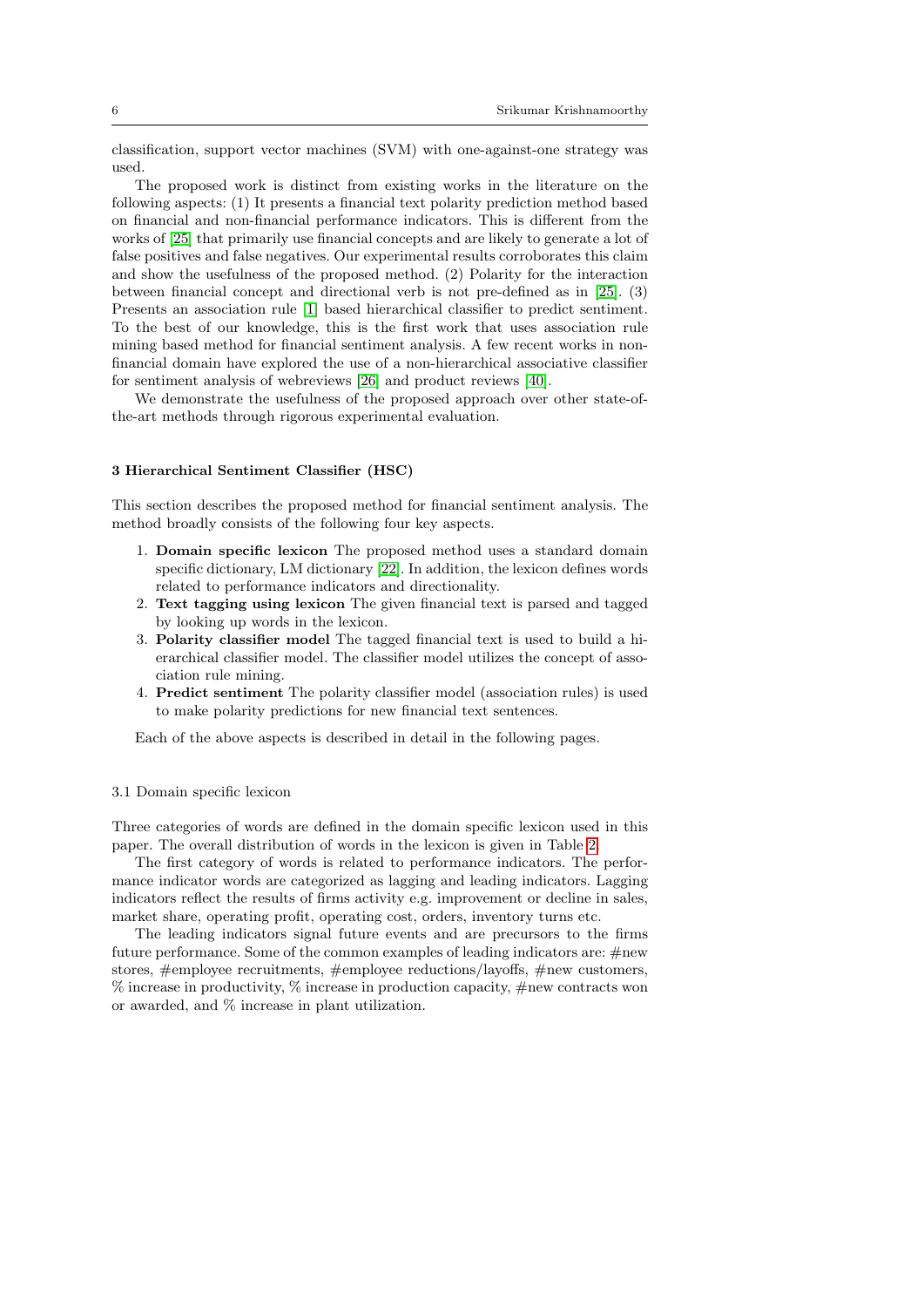| Category         | Type of word (tags)               | No. of words<br>$(\%$ of all entries) |
|------------------|-----------------------------------|---------------------------------------|
| Performance      | Lagging Indicator words (LagInd)  | 67 $(2.29\%)$                         |
| Indicators       | Leading indicator words (LeadInd) | 70 (2.39%)                            |
| Directionality   | Down (DOWN)<br>$Up$ $(UP)$        | 53 $(1.81\%)$<br>51 $(1.74\%)$        |
| Finance-specific | Negative (NEG)                    | 2337 (79.73%)                         |
| sentiment words  | Positive (POS)                    | 353 (12.04%)                          |

<span id="page-6-0"></span>Table 2 Distribution of words in the dictionary

The specific words used in the dictionary for leading indicators include only the key terms like store, employee, customer, productivity, efficiency. The words that signify the direction of movement of these terms (i.e. increase, decrease, reduction, layoff etc.) are maintained separately as part of the directionality category that is described next.

The second category of words defined in the lexicon is related to the directionality of leading/lagging indicators. Directionality is the word (or n-gram) describing direction of events [\[25\]](#page-19-8). Examples include increase, improve, skyrocket, decrease, and plummet. For building the directionality related words, the words defined under specific categories (namely, rise, fall, increase, and decrease) in the Harvard GI lexicon [\[33\]](#page-20-5) were used as seed words. The words were manually reviewed to remove words that have different meaning in financial context. A few additional words that signify directionality of lagging/leading indicator terms were included e.g. layoff (#employees laid off), terminated (#staff terminated), and awarded (#new contracts awarded). The final number of words under the directionality category was about 100.

The third, and final, category of words used in the lexicon is the domainspecific lexicon, LM dictionary [\[22\]](#page-19-7). The polarity bearing words defined in the LM dictionary were also used in this study.

#### 3.2 Text tagging using lexicon

The input to the proposed method is a set of financial text sentences. Each financial text sentence is parsed using NLTK Parts-Of-Speech (POS) tagger [\[4\]](#page-18-4). The sentences are then tagged or labeled based on the occurrence of different categories of words (i.e. performance indicators, directionality, interaction of performance indicators & directionality, and sentiment words). The occurrence patterns of different categories of words are analyzed using several heuristic rules. Fig. [1](#page-7-0) provides a couple of illustrative examples of parsed and tagged text sentences. Fig. [1](#page-7-0) gives the raw text sentence, its corresponding POS tags and the lexicon tagged words. The lexicons used for tagging are the ones described in section 3.1. The complete grammar and the heuristic rules used for parsing and labeling financial text sentences are given in Appendix.

The output of this step is the conversion of text sentences into tagged sequence of words. The specific tags used are: LagInd, LeadInd, UP, DOWN, POS, NEG, LagInd::UP, LagInd::DOWN, LeadInd::UP, and LeadInd::DOWN. The last four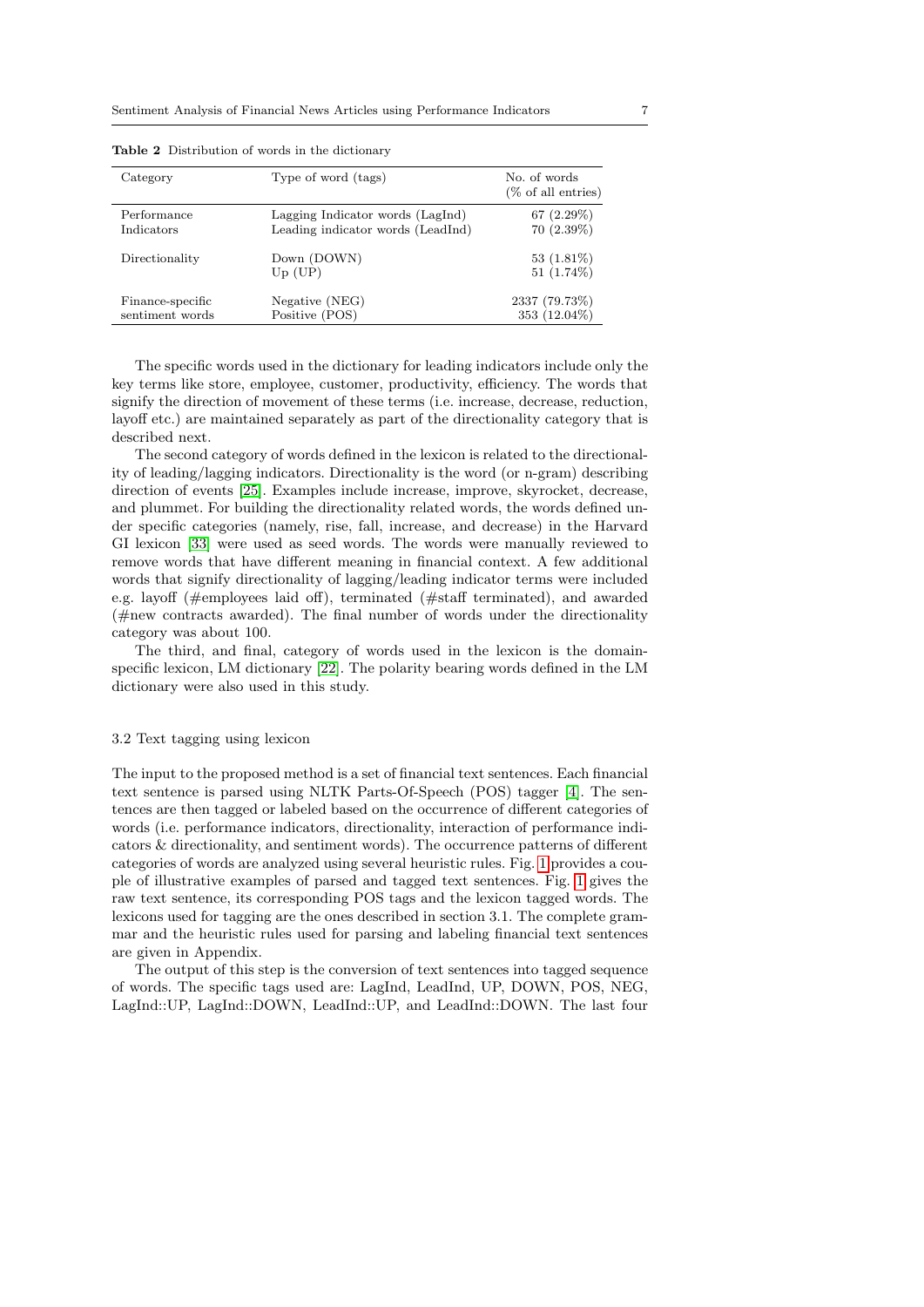tags are the interactions between performance indicators and directionality. All other words in the original sentence are discarded. The above process is repeated for each and every sentence in the review collection. The resulting collection of tagged words is then used for polarity classification.



<span id="page-7-0"></span>Fig. 1 Illustration of text sentences tagged with POS tags and lexicon related tags

#### 3.3 Polarity classifier model

The proposed method aims to classify the financial text as positive, neutral or negative. The classifier proposed in this paper uses the concept of association rule mining [\[1\]](#page-18-3). Some of the common associative classifiers used in the literature include: CBA [\[20\]](#page-19-18), CMAR [\[18\]](#page-19-19), LB [\[27\]](#page-19-20) and ART [\[3\]](#page-18-5). The proposed approach utilizes a variation of the CMAR method for sentiment classification. The key steps of the associative classifier proposed in this paper are as follows: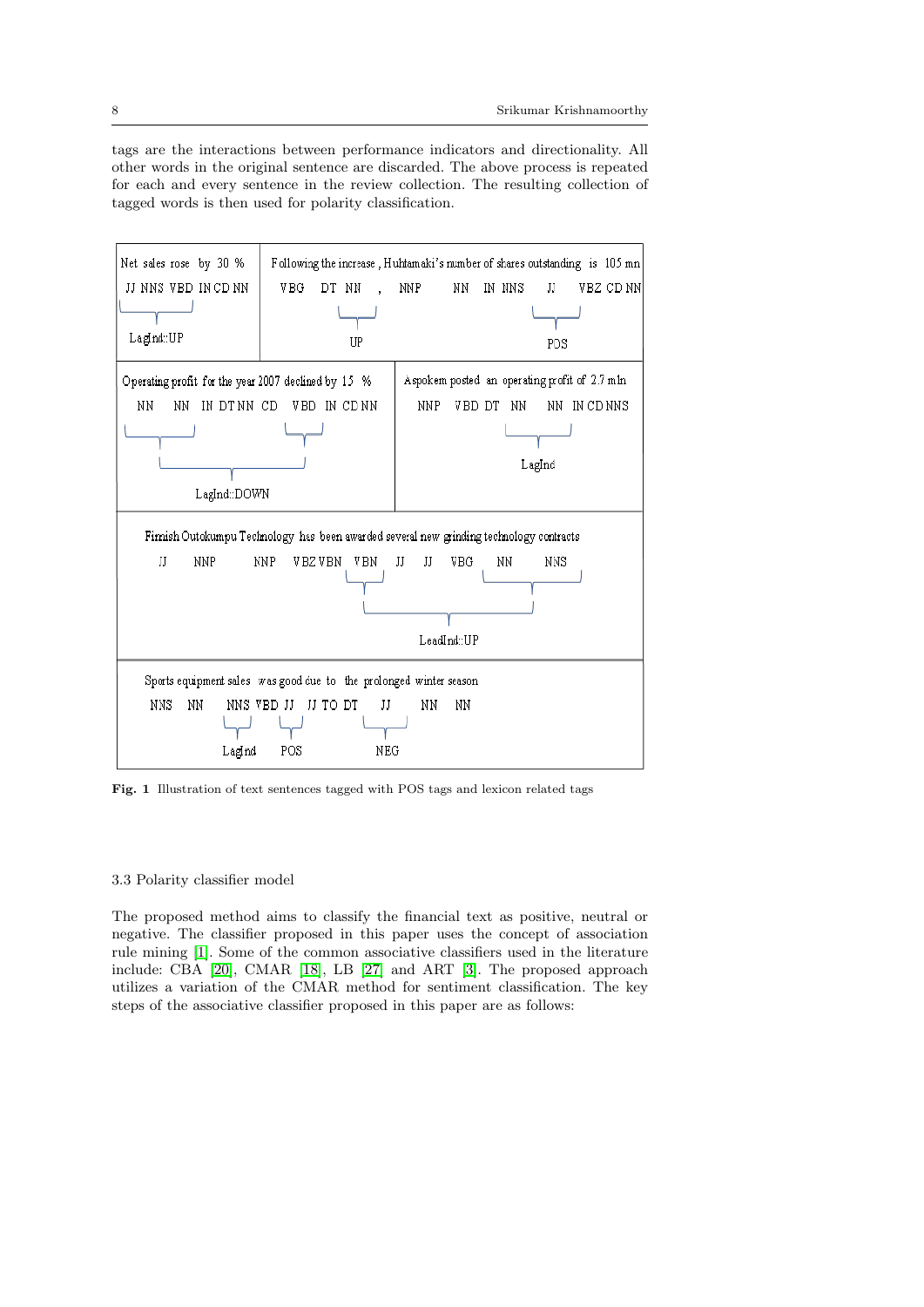#### 3.3.1 Prepare transaction data

The input data required for rule mining is the set of transactions with items. The tags identified in the earlier step are used as items for rule mining. In addition, the class label of the sentence is appended to the set of items. For example, the transaction data for the illustrative example in Figure [1](#page-7-0) is shown in Table [3.](#page-8-0)

<span id="page-8-0"></span>Table 3 A sample tagged transaction database

|   | Transaction $\#$ Type of word (tags) |
|---|--------------------------------------|
|   | LagInd::UP, positive                 |
| 2 | UP, POS, neutral                     |
| 3 | LagInd::DOWN, negative               |
| 4 | LagInd, neutral                      |
| 5 | LeadInd::UP, positive                |
|   | LagInd, POS, NEG, neutral            |

#### 3.3.2 Build a classifier model

The model building involves frequent itemset mining, association rule generation, and rule ordering.

Frequent itemset and rule mining. The frequent itemsets are mined using Apriori algorithm [\[1\]](#page-18-3). Association rules are mined from the frequent itemsets with the constraint that the consequent of the rule contains one item and is a class (positive, negative, or neutral class). Antecedent of the rule can contain any number of items. That is, rules of the form:  $X \rightarrow c$ , are mined from the generated frequent itemsets. A sample set of association rules mined from the transactions in Table [3](#page-8-0) is given in Figure [2.](#page-8-1)

```
LagInd \rightarrow neutral (33.33%, 100%)
       POS \rightarrow neutral (33.33%, 100%)
    UP, POS \rightarrow neutral (16.67%, 100%)
LagInd::DOWN \rightarrow negative (16.67%, 100%)
  LagInd::UP \rightarrow positive (16.67%, 100%)
  LeadInd::UP \rightarrow positive (16.67%, 100%)
        UP \rightarrow neutral (16.67%, 100%)
```
<span id="page-8-1"></span>Fig. 2 Sample Association Rules

Rule ordering. The generated association rules are ordered according to decreasing precedence based on their confidence, support and antecedent length. This heuristic is used in the literature to give precedence to more confident rules [\[18,](#page-19-19) [20\]](#page-19-18) while making predictions.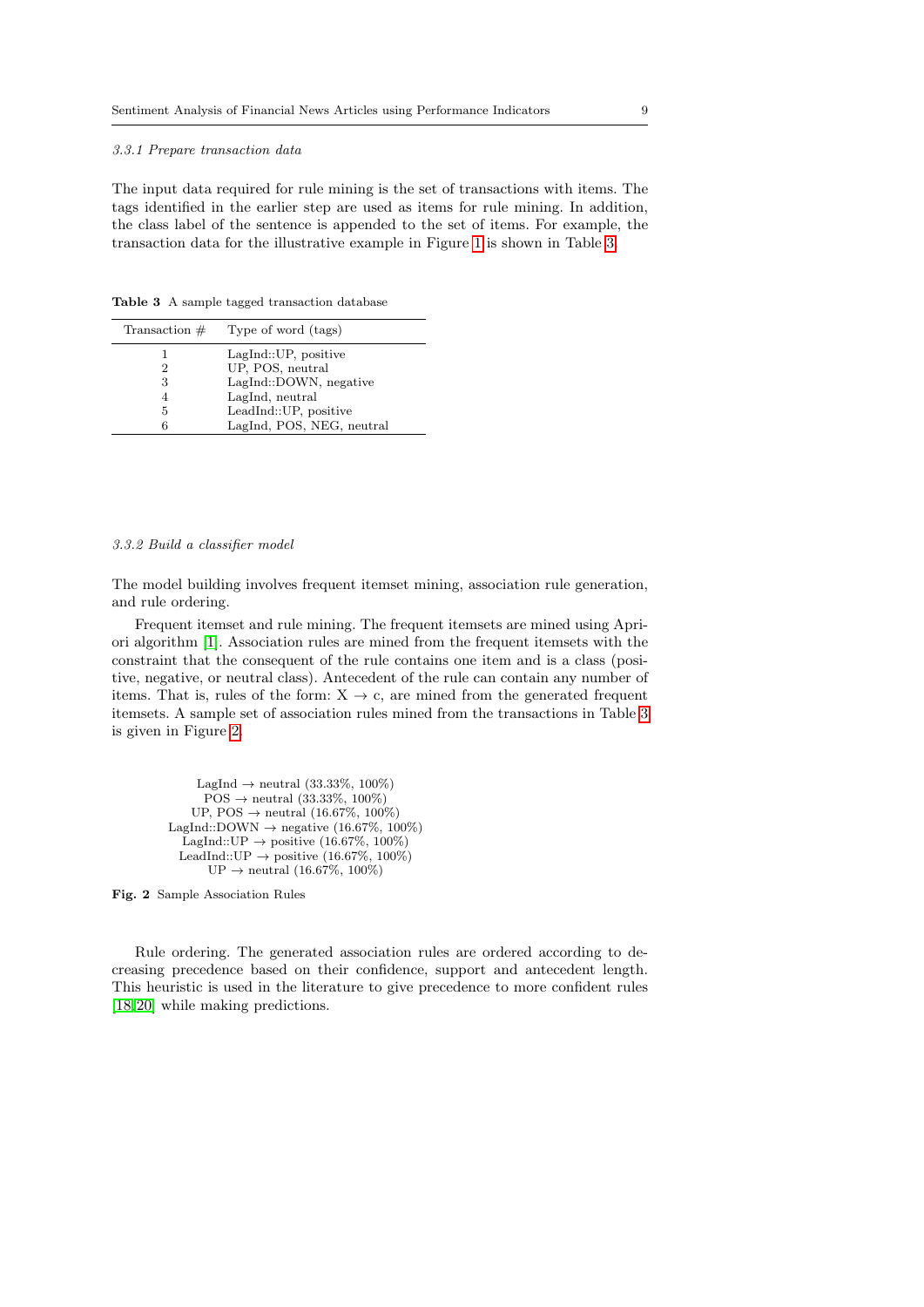#### 3.4 Predict sentiment

The rules mined in the previous step are used as a model for predicting the polarity of new sentences. The complete pseudo code for polarity prediction is given in Algorithm [1.](#page-10-0)

Given a new financial text sentence, the polarity prediction works as follows: First, the new text sentence is tagged with performance indicators, directionality and finance-specific sentiment words. The tagged words are then looked up in the rule base (i.e. the set of rules generated by the polarity classifier model). It is to be noted that each rule in the rule base is of the form: Premise (one or more tag words)  $\rightarrow$  Conclusion (the class label). The tagged words are matched against each and every rule in the rule base (steps 5-19 of Algorithm [1\)](#page-10-0). If a rule match is found, a matching score is assigned based on the confidence of the rule (the higher the confidence, the more important the rule). The scores are grouped based on class labels, as multiple rules with different class labels are likely to match the tagged words. The process of grouping scores based on class labels is similar to the approach followed by associative classifiers in the literature [\[18\]](#page-19-19). The above process is repeated for each and every rule in the rule base and the scores are accumulated. At the end of the iteration, the algorithm produces a score for each class label. The class with the highest score is treated as the final predicted class (step 20 of Algorithm [1\)](#page-10-0).

Let us illustrate the above prediction procedure with the following example:

#### Olvi expects market share to increase in the first quarter of 2010

The above sentence after parsing and dictionary lookup will be tagged as LagInd::UP. The class label is then determined by looking up the tag in the set of mined rules. The only matching rule available in Figure [2](#page-8-1) for the tagged sentence is LagInd::UP  $\rightarrow$  positive (16.67%, 100%). The scores are, therefore, generated only for the 'positive' class label. The most appropriate class label for the sentence is predicted as "positive". If there are rule matches across class labels, then scores for each class label are generated (refer to steps 5 to 19 of Algorithm [1\)](#page-10-0). The final class label is predicted as the one with highest score. If no rule matches are found during the search process, then the sentence is assigned a default prediction value of "neutral".

The polarity classifier model and prediction method described above is generic and can be used for multi-class problems (positive, neutral, negative sentiments). However, in the financial sentiment analysis context, the total number of training examples in each class is likely to be highly unbalanced. That is, one is likely to encounter more number of neutral sentences than positive/negative sentences in financial texts. This class imbalance can also be observed in the annotated corpus used by researchers in the past literature. For example, the number of neutral examples was well over 53%; and negative examples was a small fraction of about  $12-14\%$  in the earlier works [\[11,](#page-19-1) [25\]](#page-19-8).

In order to effectively address the class imbalance problem, we propose a hierarchical classifier, named Hierarchical Sentiment Classifier (HSC). The proposed method (HSC) first classifies a given sentence as polarized or neutral. Subsequently, the polarized sentences are classified as either positive or negative. The underlying classifier model and prediction methods used in HSC were described earlier (sec-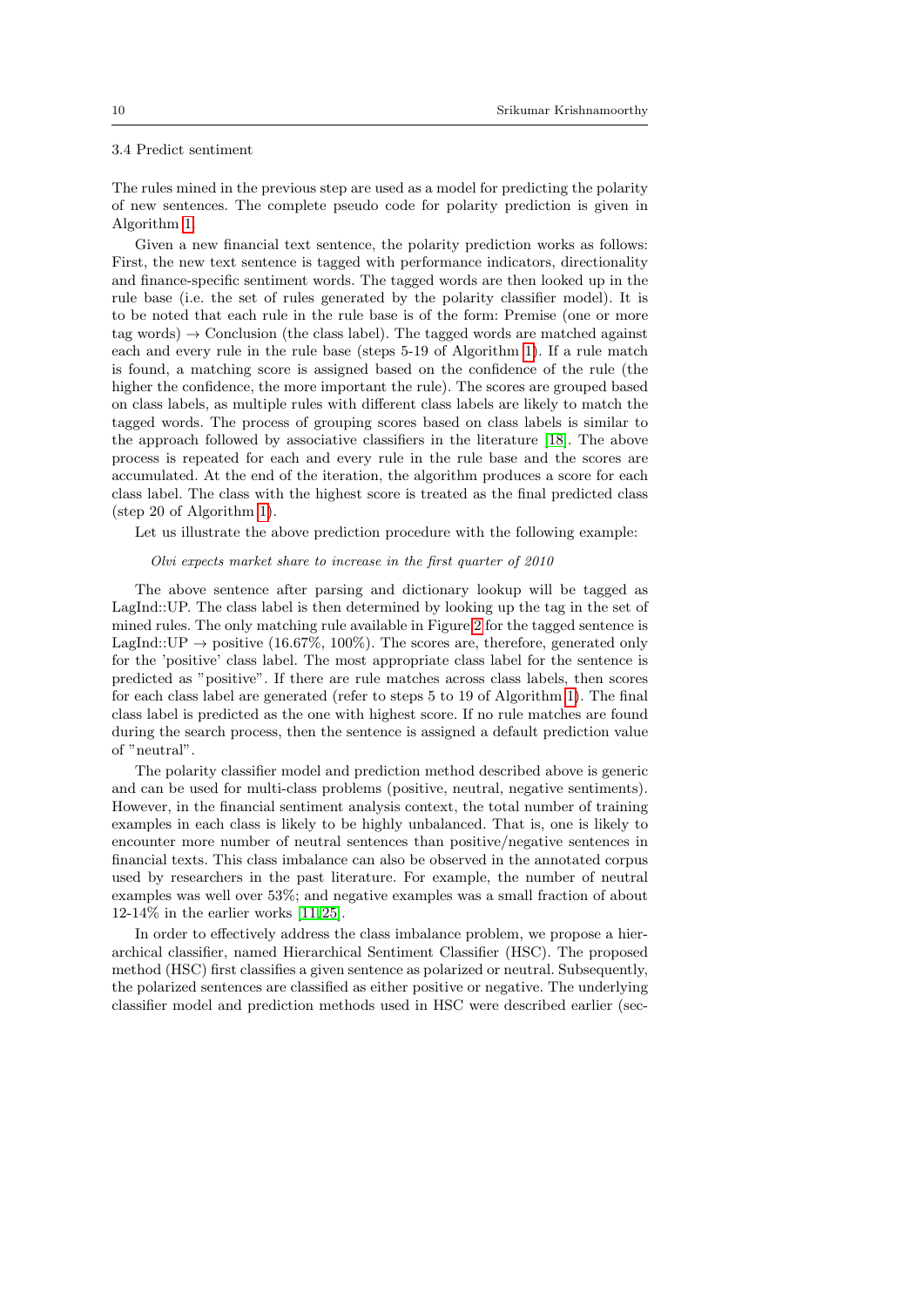<span id="page-10-0"></span>

| <b>Algorithm 1</b> Pseudocode for polarity prediction                                              |
|----------------------------------------------------------------------------------------------------|
| <b>Input:</b> <i>inputText</i> , financial text sentence                                           |
| $ruleBase$ , mined association rules                                                               |
| <b>Output:</b> result, the predicted class                                                         |
| 1: result= $\emptyset \triangleright a$ dictionary that holds confidence values for each class     |
| 2. tags $\leftarrow$ Parse and tag the text sentence #section 3.2                                  |
|                                                                                                    |
| 4: $\triangleright$ each rule, premise $\rightarrow$ class, contains support and confidence values |
| 5: for r in $ruleBase$ do                                                                          |
| $\triangleright$ check if complete set of tags match<br>6:                                         |
| 7:<br>if r.premise= $=$ tags then                                                                  |
| 8:<br>$\triangleright$ accumulate the score for each class in result                               |
| 9.<br>$result r.class $ = result $ r.class $ + r.confidence                                        |
| 10:<br>else                                                                                        |
| 11:<br>$\triangleright$ match each tag individually                                                |
| 12:<br>for t in tags do                                                                            |
| 13:<br>if r.premise $=$ =t then                                                                    |
| 14:<br>$\triangleright$ one of the tags match                                                      |
| 15:<br>$result r.class $ = result $ r.class $ + r.confidence                                       |
| end if<br>16:                                                                                      |
| end for<br>17:                                                                                     |
| end if<br>18:                                                                                      |
| $19:$ end for                                                                                      |
| 20: return class with the highest average confidence                                               |
|                                                                                                    |

tion 3). A comparative evaluation of the hierarchical versus the multi-class and the standard one-against-one classifier is presented in the experimental results section.

# 4 Experimental Evaluation

The publicly available financial phrase bank dataset [\[25\]](#page-19-8) is used for the experimental analysis. This dataset is a reasonably large annotated corpus of about 5000 sentences. The sentences are marked as positive, neutral or negative by the annotators. Four different datasets were prepared by the authors based on the level of agreement amongst the annotators. These datasets are labelled as DS100 (100% agreement amongst annotators), DS75 (>75% agreement), DS66 (>66% agreement) and DS50 (>50% agreement). The total number of examples and distribution of class labels on each of the datasets is given in Table [4.](#page-10-1)

<span id="page-10-1"></span>Table 4 Dataset characteristics

| <b>Dataset</b> | Number of sentences<br>(%positive, %neutral,<br><i>Y</i> <sub>onegative</sub> ) |
|----------------|---------------------------------------------------------------------------------|
| <b>DS100</b>   | $2259$ $(13.4, 61.4, 25.2)$                                                     |
| DS75           | 3448 (12.2, 62.1, 25.7)                                                         |
| DS66           | $4211$ $(12.2, 60.1, 27.7)$                                                     |
| DS50           | 4840 (12.5, 59.4, 28.2)                                                         |

The proposed classifier model is evaluated on standard classifier evaluation measures [\[9\]](#page-19-21) such as Precision (P), Recall (R), F-measure (F) and Accuracy (A).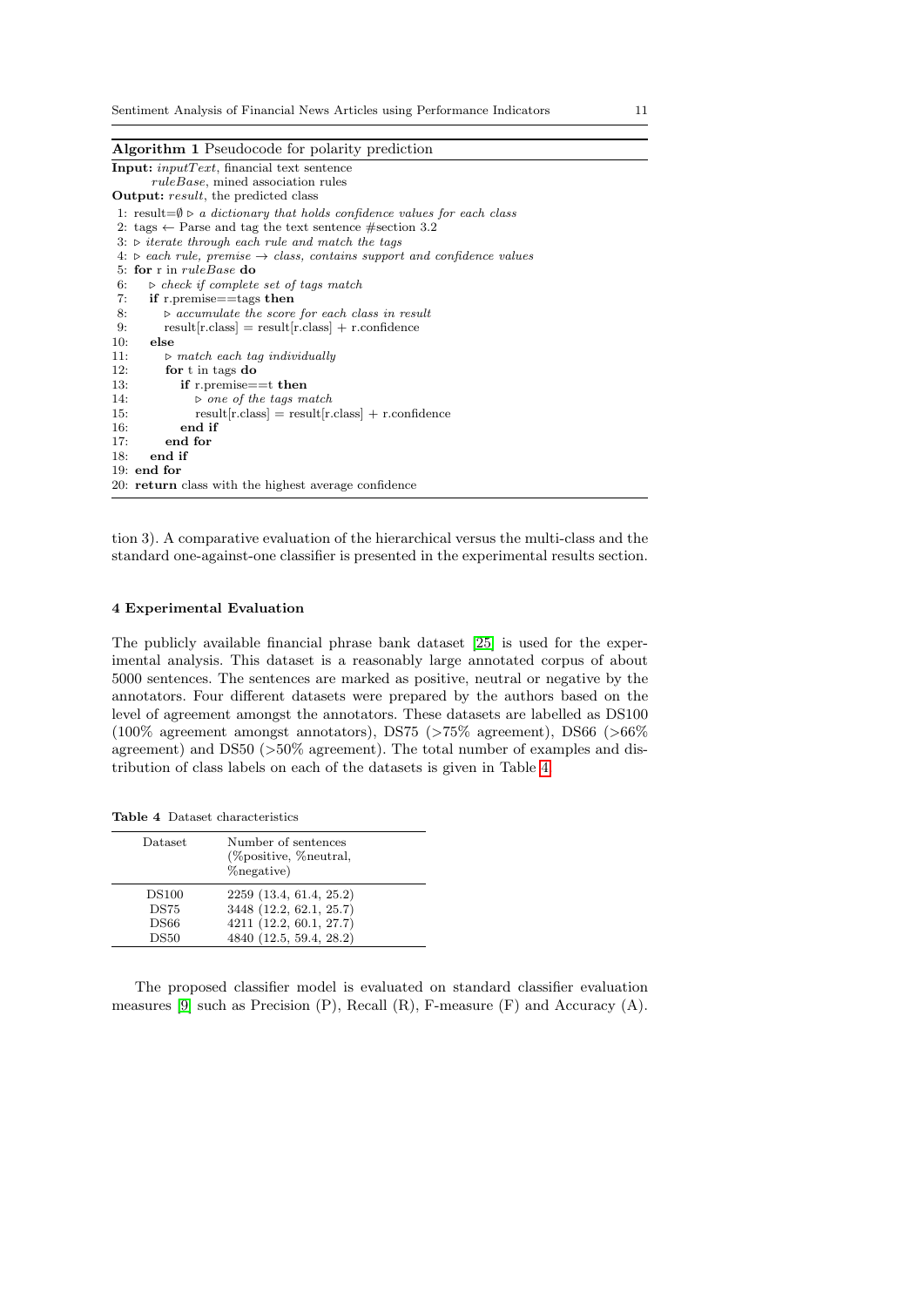To ensure robustness of the results, all the experiments were conducted using a stratified 10-fold cross-validation.

The proposed method (HSC) is compared against the most commonly used domain specific dictionary (LM [\[22\]](#page-19-7)) based method (W-Loughran), and the most recent LPS model [\[25\]](#page-19-8). The dictionary based method is too simple to capture all intricacies of financial text. The LPS model is more complex requiring transformation of text using domain dictionary and inferencing of complex sentence structures using SVM based approach. HSC, on the other hand, is a relatively simple approach that transforms the text into a set of tags and applies rule mining on the identified tags to predict sentiment. One of the major advantages of the proposed method is that the rationale for prediction can be clearly explained as it is a rule based approach.

The rule mining requires two configurable parameters namely, minimum support (minsup) and minimum confidence (minconf). We use a default minsup and minconf value of 0.5% and 60% respectively. A sensitivity analysis of the parameter value changes on sentiment prediction are presented in section 4.4.

The results of our initial experiments are presented in Table [5.](#page-11-0) The best Fmeasure and accuracy values are marked in bold. The results reveal that the proposed method is significantly better compared to other state-of-the-art methods in all of the datasets studied. The accuracy values for the neutral classes alone are the same for both LPS and HSC models. It is to be noted that there are large number of neutral examples in the dataset (about 60%, refer to Table [4\)](#page-10-1) and both the models are able to learn well from these examples and achieve a very high accuracy value of over 93%.

| Dataset      | Measure     |      | W-Loughran |      | <b>LPS</b> |      |      | HSC  |            |      |
|--------------|-------------|------|------------|------|------------|------|------|------|------------|------|
|              |             | pos  | neut       | neg  | pos        | neg  | neut | pos  | neg        | neut |
| <b>DS100</b> | Ρ           | 0.56 | 0.64       | 0.36 | 0.74       | 0.85 | 0.84 | 0.83 | 0.93       | 0.86 |
|              | R           | 0.13 | 0.91       | 0.16 | 0.74       | 0.87 | 0.79 | 0.82 | 0.93       | 0.81 |
|              | F           | 0.20 | 0.75       | 0.22 | 0.74       | 0.86 | 0.81 | 0.83 | $0.93\,$   | 0.83 |
|              | A           | 0.76 | 0.63       | 0.85 | 0.87       | 0.83 | 0.95 | 0.91 | 0.92       | 0.95 |
| <b>DS75</b>  | Ρ           | 0.60 | 0.65       | 0.38 | 0.69       | 0.83 | 0.76 | 0.77 | 0.90       | 0.83 |
|              | $_{\rm R}$  | 0.17 | 0.90       | 0.20 | 0.66       | 0.84 | 0.80 | 0.75 | 0.90       | 0.78 |
|              | F           | 0.26 | 0.76       | 0.26 | 0.67       | 0.83 | 0.78 | 0.76 | 0.90       | 0.80 |
|              | А           | 0.76 | 0.64       | 0.86 | 0.84       | 0.79 | 0.95 | 0.88 | 0.88       | 0.95 |
| <b>DS66</b>  | $\mathbf P$ | 0.61 | 0.63       | 0.40 | 0.60       | 0.86 | 0.73 | 0.75 | 0.86       | 0.80 |
|              | $_{\rm R}$  | 0.18 | 0.89       | 0.21 | 0.82       | 0.71 | 0.77 | 0.70 | 0.88       | 0.75 |
|              | F           | 0.28 | 0.74       | 0.28 | 0.69       | 0.77 | 0.75 | 0.72 | 0.87       | 0.77 |
|              | A           | 0.74 | 0.62       | 0.87 | 0.80       | 0.75 | 0.94 | 0.85 | 0.84       | 0.94 |
| DS50         | Ρ           | 0.57 | 0.62       | 0.41 | 0.65       | 0.76 | 0.72 | 0.72 | 0.84       | 0.79 |
|              | R           | 0.19 | 0.88       | 0.22 | 0.54       | 0.81 | 0.77 | 0.66 | 0.85       | 0.71 |
|              | F           | 0.28 | 0.73       | 0.29 | 0.59       | 0.78 | 0.74 | 0.69 | $\,0.85\,$ | 0.75 |
|              | А           | 0.73 | 0.61       | 0.86 | 0.79       | 0.74 | 0.93 | 0.82 | 0.81       | 0.93 |

<span id="page-11-0"></span>Table 5 Comparative evaluation of HSC against other methods

The best F & A cases are marked in **bold** and the tie cases are underlined.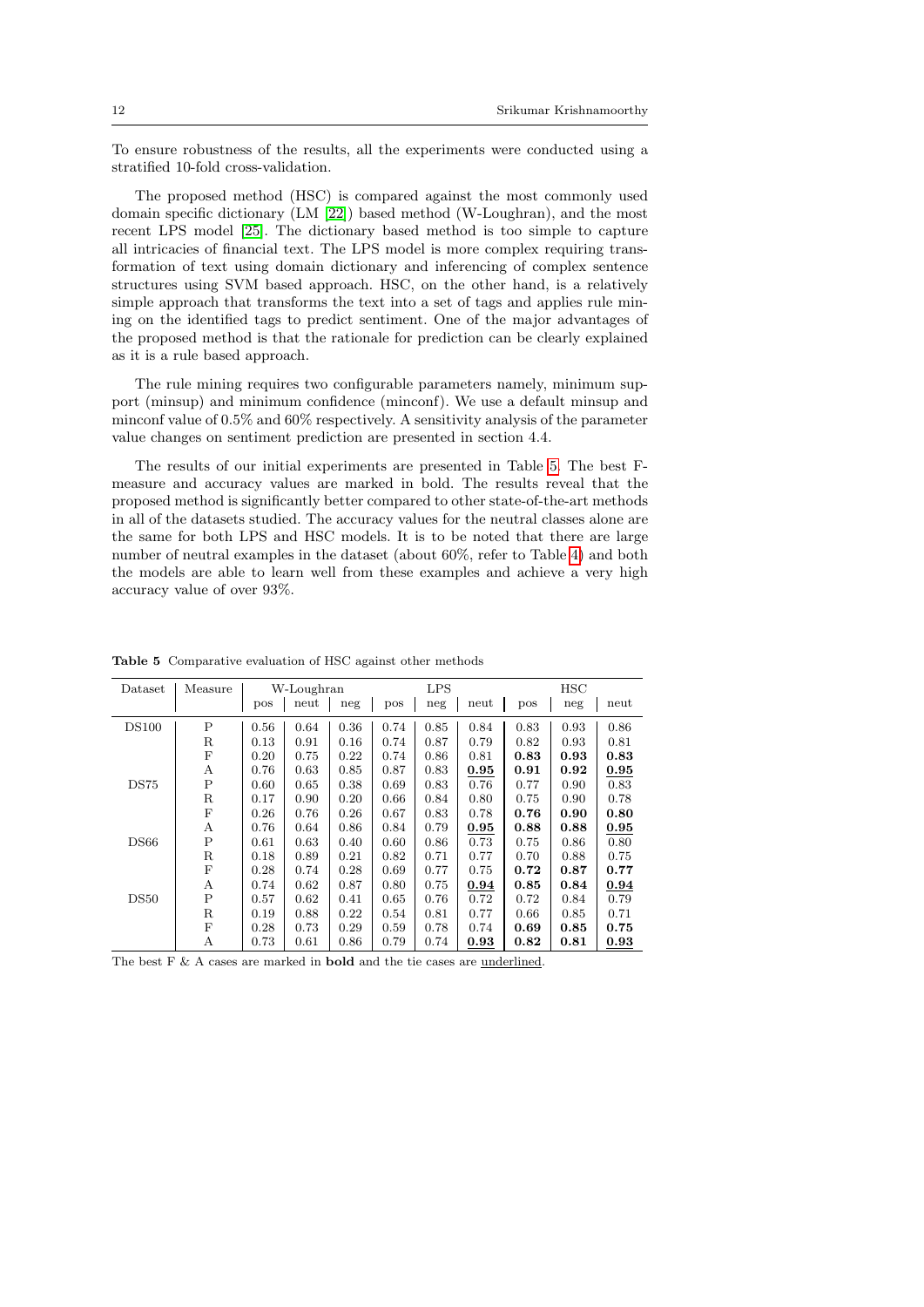#### 4.1 Study of the effect of performance indicators

In the next set of experiments, we study the influence of performance indicators and financial sentiment words on sentiment prediction. Three different scenarios were considered for the analysis: (1) using lagging indicators (along with directionality), (2) using both lagging and leading indicators (along with directionality), and (3) using all of the tags including financial sentiment words (baseline case). The analysis results are presented in Table [6.](#page-13-0) The best F-measure and accuracy values are marked in bold. In addition, the values that are tied are underlined.

The results present a few interesting insights, when it is analysed in relation to the characteristics of the annotated datasets. First, the results for DS100 dataset using only the lagging indicators is almost close to that of the baseline case. The performance difference between the two cases widens as we navigate down the table (DS75, DS66 and DS50). Second, the performance results improve as the leading indicators are included in the model. Further performance improvements are observed when all of the tags are used. One can observe a correlation between inter-annotator agreement and the use of indicators. A model that uses only the lagging indicators works quite well when the inter-annotator agreement is 100%. The second model that use both lagging and leading indicators perform better, even when the inter-annotator agreement declines to 75%. Finally, the third model works best, even when the inter-annotator agreement declines to a very low value of 50%. These results imply that human annotators, experienced in finance domain, have less agreement when a financial text uses leading indicators to describe company's performance. This is in line with our expectation, as the relationship amongst the leading indicators, investor sentiment and the firms future performance are often unclear. One can also find evidence from the finance and accounting literature on the lack of clear relationship between leading indicators and firm performance [\[12\]](#page-19-22). Let us consider the following two sentences:

- 1. VDW combined with LXE devices enhances productivity, enabling workers to use a single device to perform voice, scanning and keyboard functions.
- 2. Last year, UPM cut production, closed mills in Finland and slashed 700 jobs.

The first sentence refers to worker productivity improvement (a leading indicator) and the second sentence refers to cut in production and jobs (leading indicators). Both of these sentences do not have 100% agreement and are annotated by 75% of the annotators as polarized i.e. the first and second sentences are marked respectively as positive and negative.

The financial texts also contain general positive opinions. For example, let us consider the following sentence:

"He believes that the soy-oats have a good chance of entering the UK market"

The above sentence contains neither lagging nor leading indicators but expresses a positive outlook. A high level of disagreement amongst annotators was observed and only 50% of the annotators have marked the above sentence as positive. Another sentence that has been rated as positive by 50% of the annotators was: "The companys strength is its Apetit brand".

From the foregoing discussions and the experimental results, it is clear that financial texts are interpreted differently based on the nature of the indicators and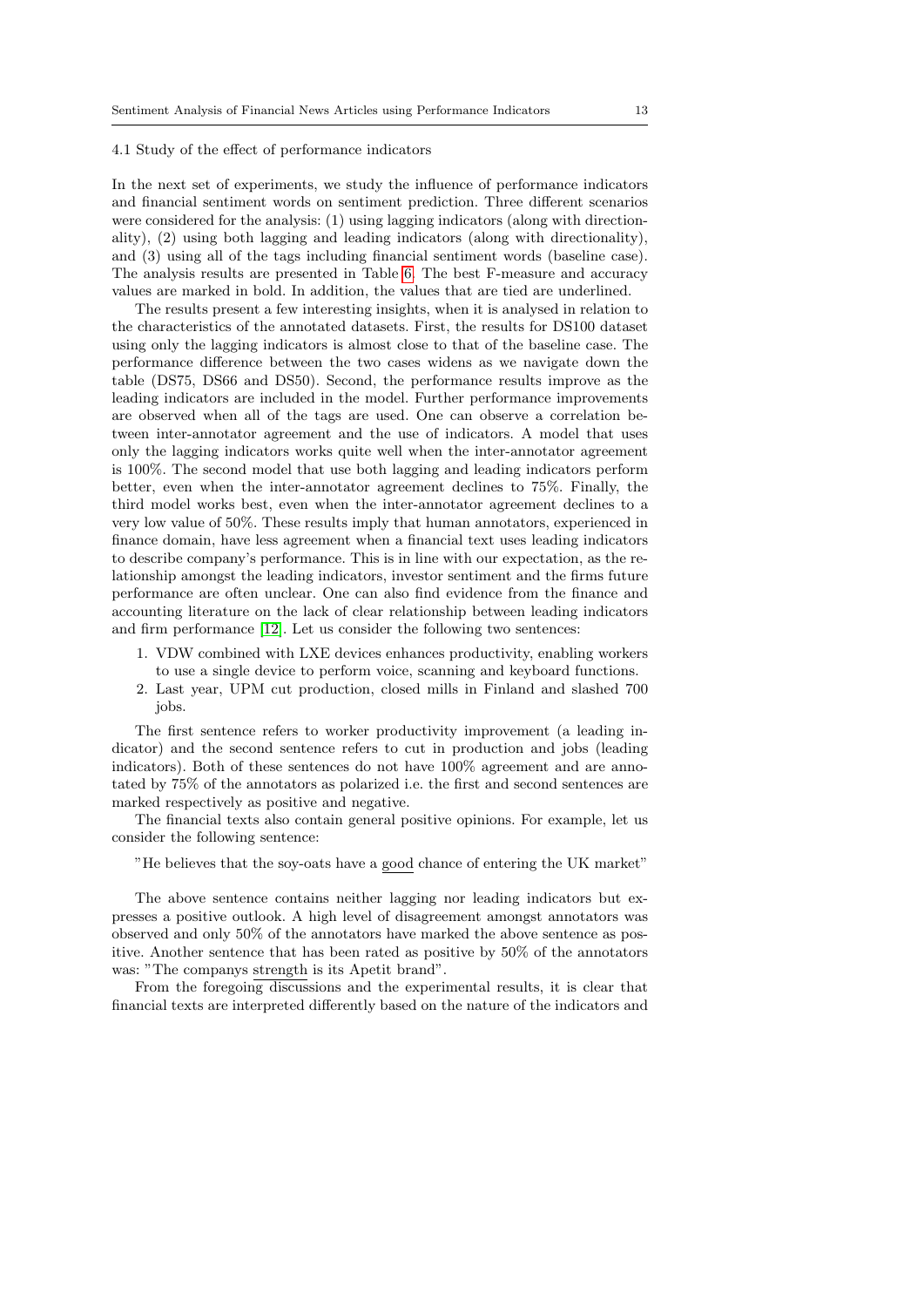| Dataset      | Measure     |      | HSC: LagInd Only |      | HSC:LagInd,LeadInd |      |      | HSC: All |      |      |
|--------------|-------------|------|------------------|------|--------------------|------|------|----------|------|------|
|              |             | pos  | neut             | neg  | pos                | neg  | neut | pos      | neg  | neut |
| <b>DS100</b> | Ρ           | 0.89 | 0.91             | 0.87 | 0.89               | 0.92 | 0.87 | 0.83     | 0.93 | 0.86 |
|              | $_{\rm R}$  | 0.77 | 0.96             | 0.79 | 0.80               | 0.96 | 0.78 | 0.82     | 0.93 | 0.81 |
|              | F           | 0.82 | 0.93             | 0.82 | 0.84               | 0.94 | 0.82 | 0.83     | 0.93 | 0.83 |
|              | А           | 0.91 | 0.91             | 0.95 | 0.92               | 0.92 | 0.95 | 0.91     | 0.92 | 0.95 |
| DS75         | Ρ           | 0.82 | 0.85             | 0.86 | 0.82               | 0.88 | 0.84 | 0.77     | 0.90 | 0.83 |
|              | $_{\rm R}$  | 0.65 | 0.94             | 0.68 | 0.70               | 0.94 | 0.76 | 0.75     | 0.90 | 0.78 |
|              | F           | 0.73 | 0.89             | 0.75 | 0.76               | 0.91 | 0.80 | 0.76     | 0.90 | 0.80 |
|              | А           | 0.87 | 0.86             | 0.94 | 0.89               | 0.88 | 0.95 | 0.88     | 0.88 | 0.95 |
| DS66         | $\mathbf P$ | 0.79 | 0.80             | 0.81 | 0.79               | 0.84 | 0.81 | 0.75     | 0.86 | 0.80 |
|              | $_{\rm R}$  | 0.58 | 0.93             | 0.57 | 0.63               | 0.91 | 0.72 | 0.70     | 0.88 | 0.75 |
|              | F           | 0.67 | 0.86             | 0.67 | 0.70               | 0.87 | 0.76 | 0.72     | 0.87 | 0.77 |
|              | А           | 0.84 | 0.81             | 0.93 | 0.85               | 0.84 | 0.94 | 0.85     | 0.84 | 0.94 |
| DS50         | Ρ           | 0.75 | 0.77             | 0.82 | 0.75               | 0.81 | 0.80 | 0.72     | 0.84 | 0.79 |
|              | $_{\rm R}$  | 0.54 | 0.91             | 0.51 | 0.59               | 0.90 | 0.69 | 0.66     | 0.85 | 0.71 |
|              | $_{\rm F}$  | 0.62 | 0.83             | 0.63 | 0.66               | 0.85 | 0.74 | 0.69     | 0.85 | 0.75 |
|              | А           | 0.82 | 0.78             | 0.92 | 0.83               | 0.80 | 0.93 | 0.82     | 0.81 | 0.93 |

<span id="page-13-0"></span>Table 6 Influence of performance indicators on sentiment prediction

sentiment words. It is to be noted that sentiment analysis in other domains (such as movies, music) utilizes general sentiment lexicon words to predict sentiments. In the financial sentiment analysis literature, similar approach has been borrowed with a refinement of dictionary words to finance domain. This paper presents a new perspective and suggests the use of multiple levels of analysis (lagging indicator, leading indicator, domain specific lexicon words) to improve the quality of financial sentiment analysis. The experimental results clearly demonstrate the utility of such a multi-level sentiment analysis.

The multi-level approach to financial sentiment analysis can be very useful in building models to suit specific application requirements. For example, an investor might prefer a model built using lagging (or lagging and leading) indicators over a more accurate baseline model. The former model is more likely to help the investor make the best investment decisions, even though it offers relatively lower accuracy.

### 4.2 Analysis of alternate classifier models

In the financial sentiment analysis context, the number of examples in each of the classes is likely to be highly unbalanced. Therefore, a hierarchical sentiment classifier was used in this paper. Table [7](#page-14-0) presents an analysis of hierarchical versus multi-class and one-against-one versions of the associative classifier. A comparison of multi-class versus hierarchical classifier reveals that the multi-class version performs marginally better for DS100 dataset. However, the performance degrades considerably for other datasets. For example, the F-measure values for DS50 dataset is 64% and 69% respectively for multi-class and hierarchical versions.

A comparison of one-against-one versus hierarchical classifier suggests that the hierarchical classifier performs better. However, the margin of difference is not very significant, except for a few cases (e.g. D75 dataset, negative class values of 74% versus 80%). Overall, the comparative evaluation of different variants of the classifier models did not indicate statistically significant differences in the ob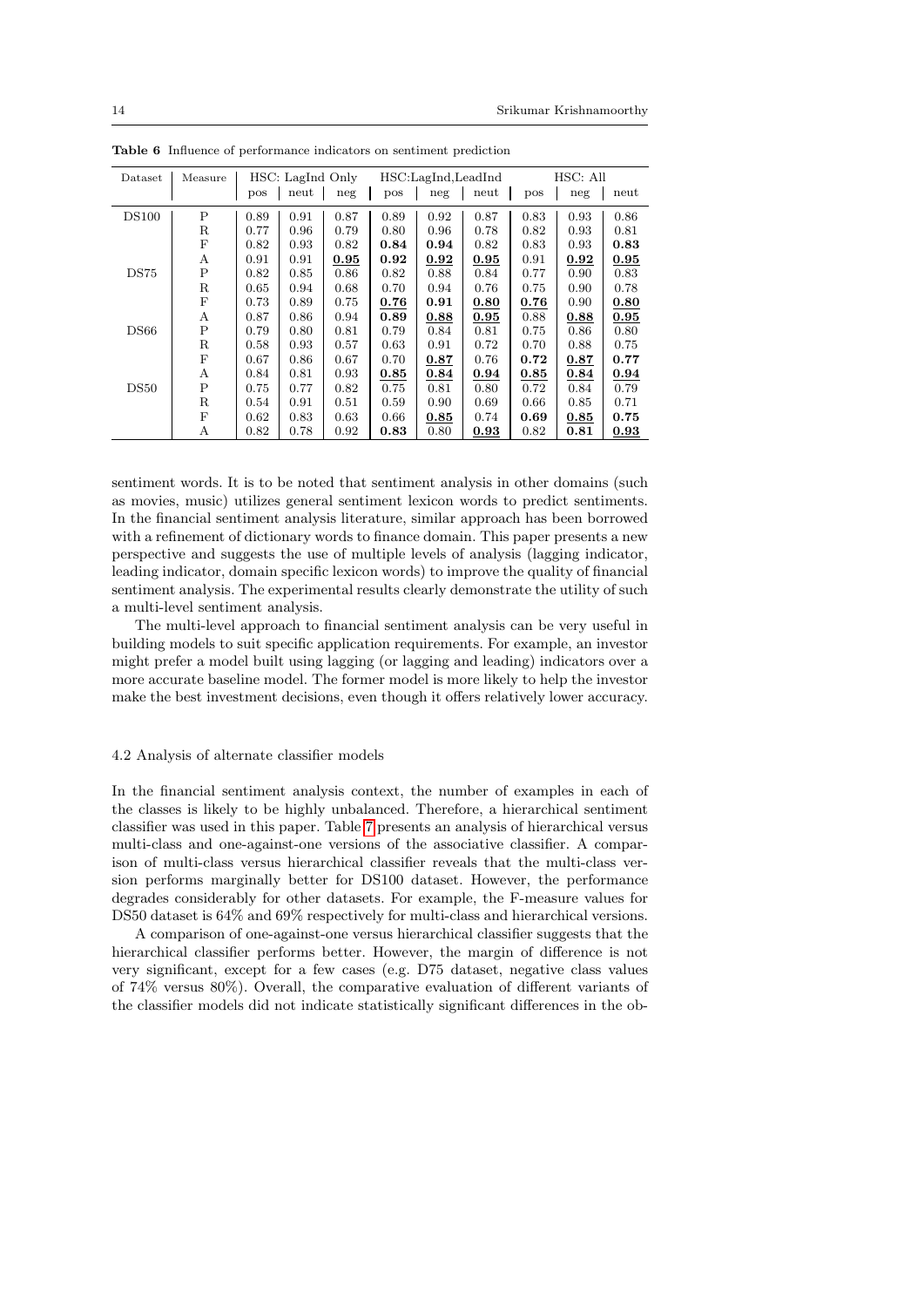served results. Future work could consider detailed evaluation of alternate classifier models on more diverse datasets to better understand the trade-offs involved.

| Dataset      | Measure     |             | One-against-one |      |      | Multi-class |      |      | <b>HSC</b>          |      |
|--------------|-------------|-------------|-----------------|------|------|-------------|------|------|---------------------|------|
|              |             | pos         | neut            | neg  | pos  | neg         | neut | pos  | neg                 | neut |
| <b>DS100</b> | $\mathbf P$ | 0.84        | 0.92            | 0.87 | 0.85 | 0.94        | 0.84 | 0.83 | 0.93                | 0.86 |
|              | $_{\rm R}$  | 0.82        | 0.94            | 0.76 | 0.81 | 0.92        | 0.89 | 0.82 | 0.93                | 0.81 |
|              | F           | $\bf{0.83}$ | 0.93            | 0.81 | 0.83 | 0.93        | 0.86 | 0.83 | $\boldsymbol{0.93}$ | 0.83 |
|              | А           | 0.91        | 0.91            | 0.94 | 0.91 | 0.92        | 0.95 | 0.91 | 0.92                | 0.95 |
| DS75         | Ρ           | 0.78        | 0.88            | 0.85 | 0.78 | 0.89        | 0.83 | 0.77 | 0.90                | 0.83 |
|              | $_{\rm R}$  | 0.75        | 0.92            | 0.66 | 0.71 | 0.90        | 0.81 | 0.75 | 0.90                | 0.78 |
|              | F           | 0.76        | 0.89            | 0.74 | 0.74 | 0.89        | 0.82 | 0.76 | 0.90                | 0.80 |
|              | А           | 0.88        | 0.86            | 0.94 | 0.87 | 0.87        | 0.95 | 0.87 | 0.88                | 0.95 |
| DS66         | Ρ           | 0.76        | 0.85            | 0.81 | 0.75 | 0.84        | 0.80 | 0.75 | 0.86                | 0.80 |
|              | $_{\rm R}$  | 0.69        | 0.89            | 0.70 | 0.64 | 0.88        | 0.76 | 0.70 | 0.88                | 0.75 |
|              | $\mathbf F$ | 0.73        | 0.87            | 0.75 | 0.69 | 0.86        | 0.78 | 0.72 | $\bf 0.87$          | 0.77 |
|              | А           | $\bf 0.85$  | 0.83            | 0.94 | 0.84 | 0.82        | 0.94 | 0.85 | 0.84                | 0.94 |
| DS50         | Ρ           | 0.73        | 0.82            | 0.80 | 0.78 | 0.80        | 0.79 | 0.72 | 0.84                | 0.79 |
|              | $_{\rm R}$  | 0.65        | 0.87            | 0.67 | 0.54 | 0.89        | 0.73 | 0.66 | 0.85                | 0.71 |
|              | F           | 0.69        | 0.84            | 0.73 | 0.64 | 0.84        | 0.76 | 0.69 | 0.85                | 0.75 |
|              | А           | 0.83        | 0.80            | 0.93 | 0.81 | 0.79        | 0.94 | 0.82 | 0.81                | 0.93 |

<span id="page-14-0"></span>Table 7 Performance analysis of One-against-One, Multi-class and HSC classifiers

#### 4.3 Comparative evaluation of HSC and machine learning models

In the recent literature on financial sentiment analysis, machine learning approaches like Naive Bayes (NB) and Support Vector Machines (SVM) have been explored. These approaches utilize bag-of-words or n-grams or sentiment words as features for building the model. Such models generate large number of features and pose scalability issues. Besides, the models based on bag-of-words (or n-grams) are shown to be less predictive in the past research studies [\[19,](#page-19-6) [32\]](#page-20-8).

We analyze the use of machine learning models with parsimonious set of features (tags) introduced in this paper. A term document matrix was built using the tags as features. The generated term document matrix was then weighted with the help of standard Term frequency-Inverse document frequency (TF-IDF) measure. The standard python library (sklearn) was utilized for building NB and SVM models. For SVM, the default parameter values of C,  $\gamma$  and RBF kernel were used for the experimentation.

The results of our experiments are shown in Fig. [3.](#page-15-0) The results reveal that HSC perform better compared to other models. SVM and NB models produced a zero F-measure values for the negative class. This can be attributed to the models inability to learn from the parsimonious set of features. The naive bayes method was found to perform better than SVM for the positive and neutral classes. It is evident from the results that the standard machine learning models produced poor results compared to HSC. These results clearly demonstrate that an associative classifier (HSC) is quite effective in predicting sentiments even with parsimonious set of features.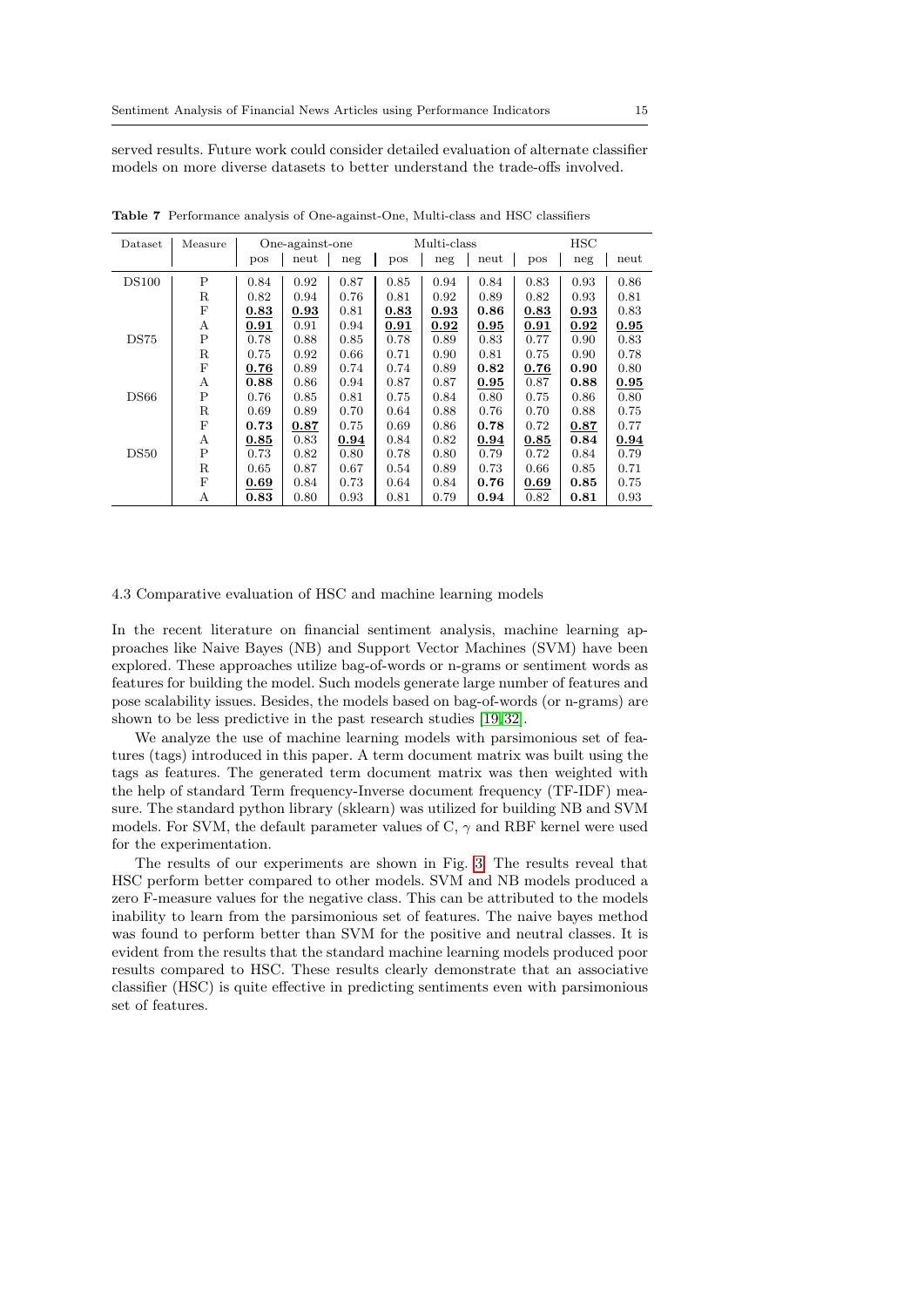

<span id="page-15-0"></span>Fig. 3 Classifier Performance for DS50 dataset

4.4 Effect of changes in rule mining parameters

The association rule mining requires two parameters to be specified, namely, minimum support and minimum confidence. The minimum confidence parameter influences the quality of rules generated and plays a critical role in sentiment prediction. We study the influence of the choice of minimum confidence values on the precision and recall values of the classifier. The results of our investigation are presented in Fig. [4.](#page-16-0)

The results show the trade-off involved between precision and recall. An increase in confidence value is associated with increase in precision for positive and negative classes. But, the precision increase at higher confidence values comes at the cost of lower recall. The observed relationship is quite intuitive and is in line with our expectations. One can choose an appropriate value of confidence based on the level of precision and recall desired. Alternately, one can choose an optimal threshold value that maximizes F-measure. It is to be noted that F-measure is the harmonic mean of precision and recall.

4.5 Study of the use of performance indicator - directionality reversal

In the next set of experiments, we analyze the influence of directionality reversals. Let us consider the following two sentences to understand the need for directionality reversals.

- 1. Turnover rose to EUR 21mn from EUR 17 mn.
- 2. Unit costs for flight operations fell by 6.4 percent.

Both of the above sentences belong to the positive class. The above two sentences will be tagged respectively as LagInd::UP and LagInd::DOWN. It is reasonable to assume that one is likely to encounter more number of LagInd::UP cases in positive class and more number of LagInd::DOWN cases in negative class. Hence,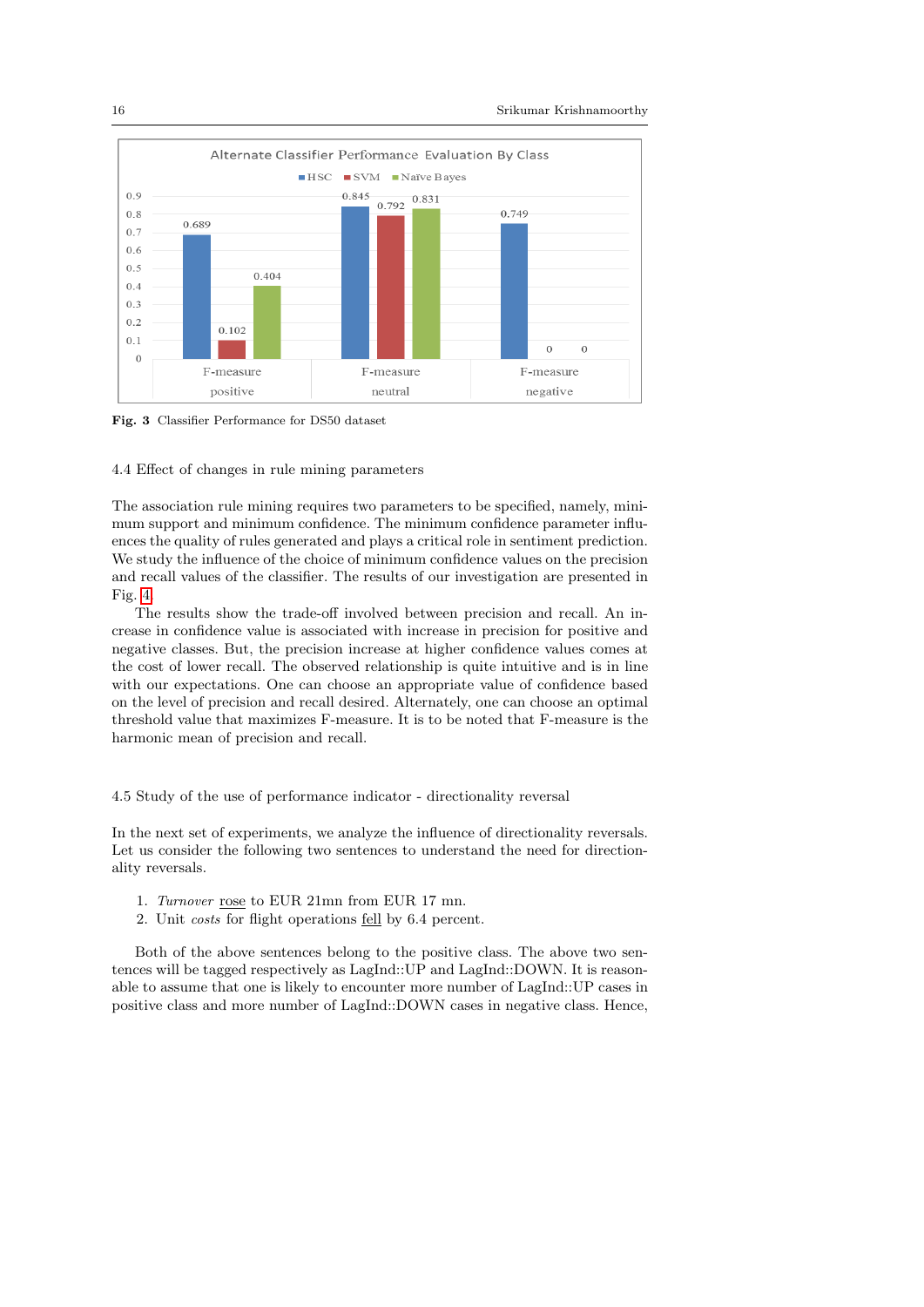

<span id="page-16-0"></span>Fig. 4 Performance analysis of confidence parameter changes for DS50 dataset

an associative classifier (HSC) is most likely to predict the class for the second example as negative.

In the literature, Malo et al [\[25\]](#page-19-8) use a lexicon to pre-define directional dependence for each financial term. The baseline associative classifier presented in this paper does not use such directional dependencies. In order to understand the influence of directional dependencies on classifier performance, a directionality reversal is applied as a post-processing operation. That is, after the initial tagging, a lookup is made for specific indicators (like operating cost, operating loss, expenses) and the directionality is reversed. For the illustrative example in sentence 2 above, the tag is reversed from LagInd::DOWN to LagInd::UP as lower cost is considered as a positive outcome.

The results of the directionality reversal experiments are presented in Table [8.](#page-17-0) The results show that there is a general improvement in classifier performance for both positive and negative classes. This is in line with our expectation as the positive and negative example cases are correctly tagged with directionality reversals. The observed improvement is marginally better compared to the baseline case but the results are statistically insignificant. These results demonstrate that the proposed model (HSC) offers better predictive results even when the directionality reversal words are not used.

An alternate way to handle the directional dependence is to tag the identified indicators along with the business terms. For example, while tagging sentence 'Operational cost rose by 30%', the term 'operational cost' can be tagged along with 'LagInd::UP'. The association rule mining can then be applied on the transactions that contain both performance indicators and the associated terms. The main challenge with this approach is that the support of individual terms (like cost, expenses) will be very low and is unlikely to satisfy the minimum support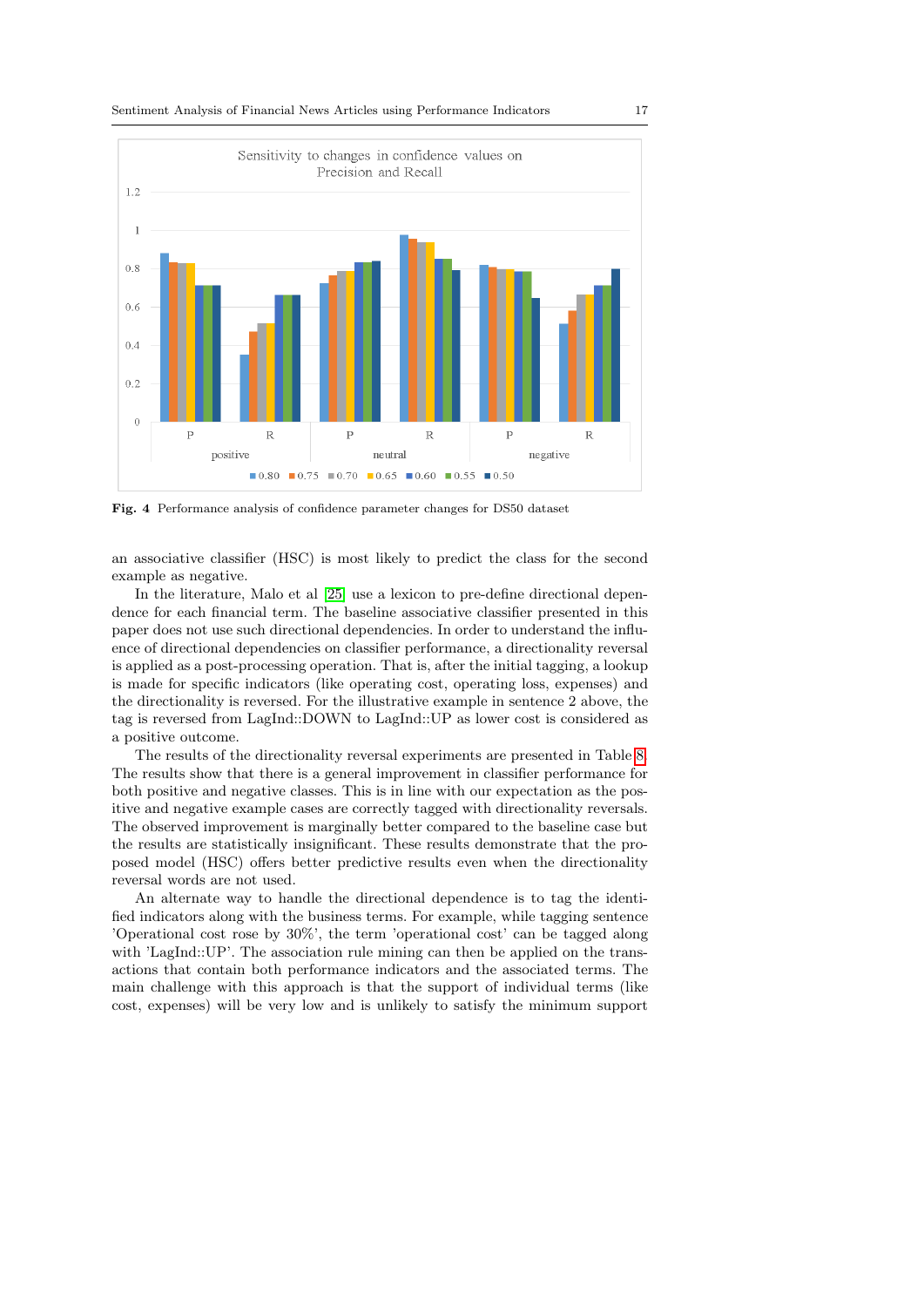| Dataset      | Measure |            | HSC        |      |      |      | PI-Directionality reversal |
|--------------|---------|------------|------------|------|------|------|----------------------------|
|              |         | pos        | neut       | neg  | pos  | neg  | neut                       |
| <b>DS100</b> | P       | 0.83       | 0.93       | 0.86 | 0.83 | 0.93 | 0.89                       |
|              | R       | 0.82       | 0.93       | 0.81 | 0.85 | 0.93 | 0.80                       |
|              | F       | 0.83       | 0.93       | 0.83 | 0.84 | 0.93 | 0.84                       |
|              | А       | 0.91       | 0.92       | 0.95 | 0.92 | 0.92 | 0.96                       |
| DS75         | P       | 0.77       | 0.90       | 0.83 | 0.77 | 0.90 | 0.85                       |
|              | R       | 0.75       | 0.90       | 0.78 | 0.77 | 0.90 | 0.77                       |
|              | F       | 0.76       | 0.90       | 0.80 | 0.77 | 0.90 | 0.81                       |
|              | А       | 0.88       | 0.88       | 0.95 | 0.88 | 0.88 | 0.95                       |
| DS66         | Ρ       | 0.75       | 0.86       | 0.80 | 0.75 | 0.86 | 0.82                       |
|              | R       | 0.70       | 0.88       | 0.75 | 0.71 | 0.88 | 0.74                       |
|              | F       | 0.72       | 0.87       | 0.77 | 0.73 | 0.87 | 0.78                       |
|              | A       | $\bf 0.85$ | $\bf 0.84$ | 0.94 | 0.85 | 0.84 | 0.95                       |
| DS50         | P       | 0.72       | 0.84       | 0.79 | 0.71 | 0.84 | 0.81                       |
|              | R       | 0.66       | 0.85       | 0.71 | 0.68 | 0.85 | 0.71                       |
|              | F       | 0.69       | $\bf 0.85$ | 0.75 | 0.70 | 0.85 | 0.75                       |
|              | А       | 0.82       | 0.81       | 0.93 | 0.83 | 0.81 | 0.94                       |

<span id="page-17-0"></span>Table 8 Experimental analysis of PI and Directionality reversal

constraints or produce models with very poor accuracy (if very low minimum support value is used). In such cases, the use of more complex variable support rule mining approaches can be explored.

#### 4.6 Discussion

This paper proposed a hierarchical sentiment classifier using performance indicators for financial sentiment prediction. The proposed approach was found to be quite effective achieving an accuracy of over 80% and F-measure of over 68% in all of the datasets studied.

The findings of this paper have implications for both theory and practice. From a theoretical perspective, the paper presents a novel approach to financial sentiment analysis using performance indicators. The presented approach is more closely aligned with the way humans interpret financial texts while making investment decisions. The associative sentiment classifier generates easily explainable predictions compared to other methods available in the literature. Our rigorous experimental evaluation clearly demonstrate the utility of the approach over the state-of-the-art methods. Furthermore, the results observed in Table [6](#page-13-0) clearly reveals the reasons for differences amongst annotators with the help of performance indicators (lagging and leading indicators).

The paper presents new perspectives on the influence of performance indicators and financial sentiment lexicon words on sentiment prediction. The experimental results reveal that it is useful to consider financial sentiment analysis at multiple levels (using lagging indicator, combination of lagging and leading indicators, and all indicators along with sentiment words). An investor, analyst or financial institution can benefit by choosing an appropriate financial sentiment model to suit their specific application requirements e.g. track overall market outlook, make investment decision and so on.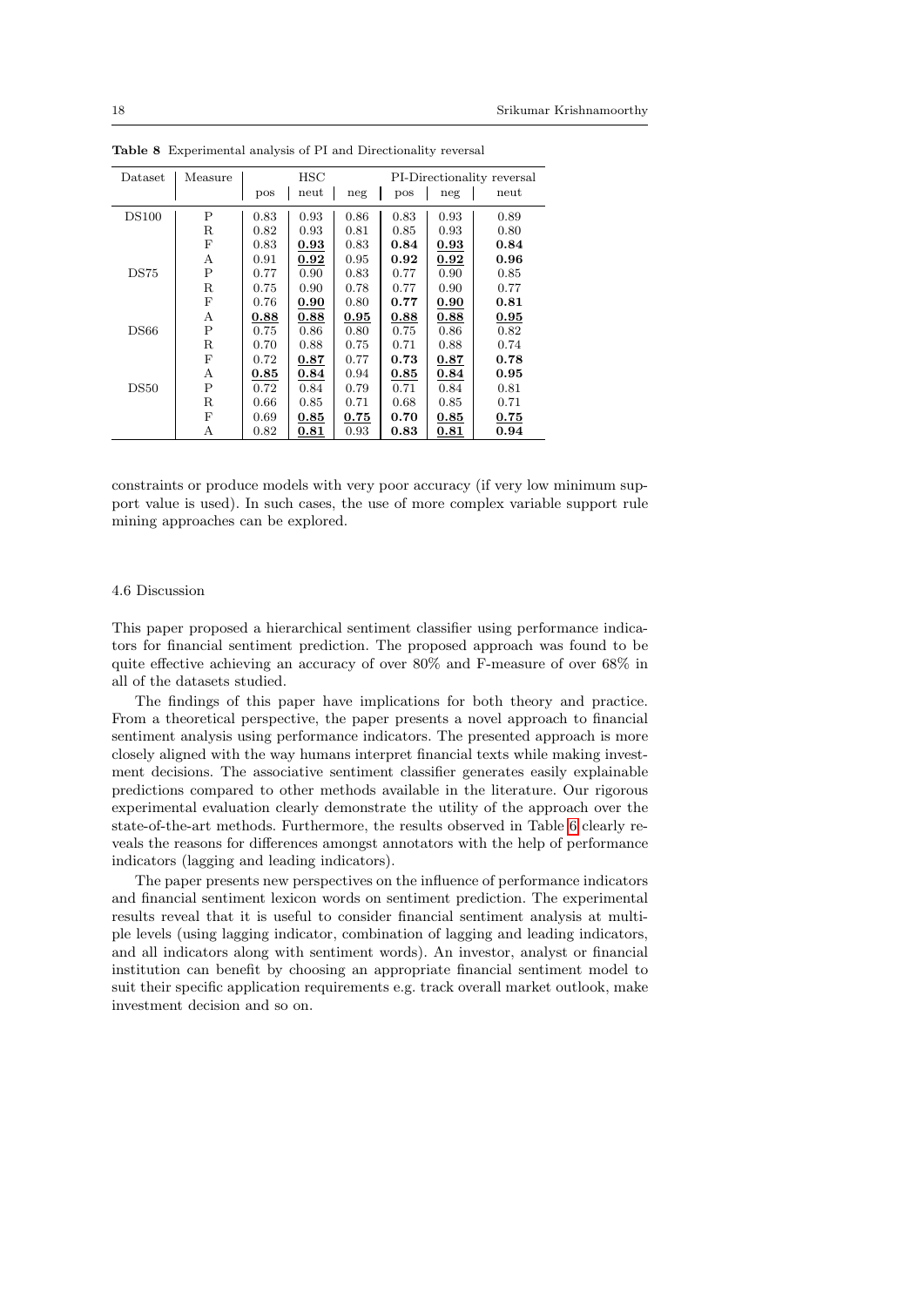The transparency and replicability of results is often a challenge in the financial sentiment analysis literature [\[24\]](#page-19-3) due to the proprietary nature of datasets, dictionaries and advanced sentence parsing rules. To ensure transparency and replicability of the results presented, the detailed grammar and sentence parsing steps used for tagging are provided in Appendix.

#### 5 Conclusion

This paper examined the use of performance indicators for predicting sentiments from financial texts. It presented a hierarchical classifier that uses the concept of association rules. The effectiveness of the classifier was demonstrated through rigorous experimental analysis on a benchmark financial dataset.

A study of the influence of performance indicators on sentiment prediction revealed interesting insights. The presence of varying levels of influence of lagging indicators, leading indicators and sentiment words on sentiment prediction were observed for different datasets. The results are clearly in alignment with the way humans interpret financial texts and make decisions.

As part of our future work, we plan to explore several interesting extensions. First, a more fine-grained analysis of performance indicators is likely to reveal interesting insights. For instance, a balanced scorecard approach [\[13\]](#page-19-12) analyses company's performance from multiple dimensions, namely, financial, customers, internal business processes and learning & growth. Performance indicators can be categorized across each of these dimensions and the influence of each of the dimensions on financial sentiment can be explored. Second, advanced variable support rule mining methods can be studied to capture the directional dependencies in financial texts without using a lexicon. Third, the proposed method is not tuned to handle sentences that have mix of positive and negative orientations on performance indicators. One can investigate the use of utility mining [\[21\]](#page-19-23) approaches to give different weights to different indicators. Such an approach allows one to capture varying influence of indicators and further improve sentiment prediction.

The findings of this study are likely to be useful for financial institutions in building superior sentiment analysis models. The investors or financial analysts can make better investment decisions using qualitative financial texts.

#### References

- <span id="page-18-3"></span>1. Agrawal, R., Imieliński, T., Swami, A.: Mining association rules between sets of items in large databases. In: Acm sigmod record, pp. 207–216. ACM (1993)
- <span id="page-18-1"></span>2. Antweiler, W., Frank, M.Z.: Is all that talk just noise? the information content of internet stock message boards. The Journal of Finance  $59(3)$ ,  $1259-1294$  (2004)
- <span id="page-18-5"></span>3. Berzal, F., Cubero, J.C., Sánchez, D., Serrano, J.M.: Art: A hybrid classification model. Machine Learning 54(1), 67–92 (2004)
- <span id="page-18-4"></span>4. Bird, S.: Nltk: the natural language toolkit. In: Proceedings of the COLING/ACL on Interactive presentation sessions, pp. 69–72. Association for Computational Linguistics (2006)
- <span id="page-18-0"></span>5. Blitzer, J., Blitzer, J., Dredze, M., Dredze, M., Pereira, F., Pereira, F.: Biographies, bollywood, boom-boxes and blenders: Domain adaptation for sentiment classification. Annual Meeting-Association for Computational Linguistics 45(1), 440 (2007)
- <span id="page-18-2"></span>6. Cambria, E., Olsher, D., Rajagopal, D.: Senticnet 3: a common and common-sense knowledge base for cognition-driven sentiment analysis. In: Proceedings of the twenty-eighth AAAI conference on artificial intelligence, pp. 1515–1521. AAAI Press (2014)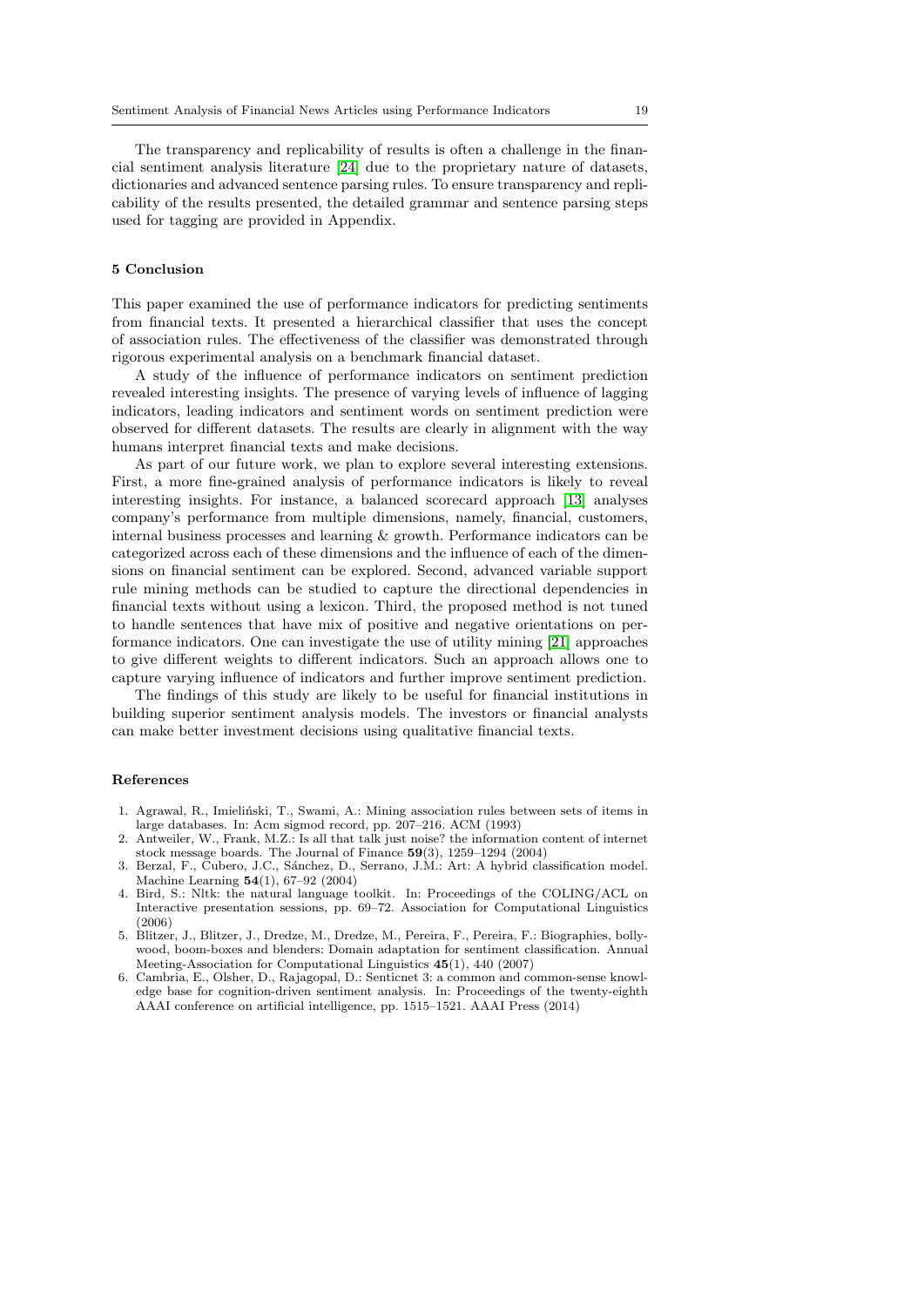- <span id="page-19-0"></span>7. Dang, Y., Zhang, Y., Chen, H.: A lexicon-enhanced method for sentiment classification: An experiment on online product reviews. IEEE Intelligent Systems 25(4), 46–53 (2010) 8. Esuli, A., Sebastiani, F.: Sentiwordnet: A publicly available lexical resource for opinion
- <span id="page-19-11"></span>mining. In: Proceedings of LREC, vol. 6, pp. 417–422. Citeseer (2006)
- <span id="page-19-21"></span>9. Fawcett, T.: An introduction to roc analysis. Pattern recognition letters 27(8), 861–874 (2006)
- <span id="page-19-4"></span>10. Ferguson, N., Philip, D., Lam, H., Guo, J.: Media Content and Stock Returns: The Predictive Power of Press. Multinational Finance Journal 19(1), 1–31 (2014)
- <span id="page-19-1"></span>11. Huang, A.H., Y.zang, A., Zheng, R.: Evidence on the information content of text in analyst reports. Accounting Review 89(6), 2151–2180 (2014)
- <span id="page-19-22"></span>12. Ittner, C.D., Larcker, D.F.: Are nonfinancial measures leading indicators of financial performance? an analysis of customer satisfaction. Journal of accounting research 36, 1–35  $(1998)$
- <span id="page-19-12"></span>13. Kaplan, R.S., Norton, D.P.: Linking the balanced scorecard to strategy. California Management Review 39(1), 53–79 (1996)
- <span id="page-19-14"></span>14. Kearney, C., Liu, S.: Textual sentiment in finance: A survey of methods and models. International Review of Financial Analysis 33(Cc), 171–185 (2014)
- <span id="page-19-9"></span>15. Li, F.: The information content of forward- looking statements in corporate filings-A naive bayesian machine learning approach. Journal of Accounting Research 48(5), 1049–1102 (2010)
- <span id="page-19-13"></span>16. Li, Q., Chen, Y., Jiang, L.L., Li, P., Chen, H.: A tensor-based information framework for predicting the stock market. ACM Transactions on Information Systems (TOIS) 34(2), 11 (2016)
- <span id="page-19-5"></span>17. Li, Q., Wang, T., Li, P., Liu, L., Gong, Q., Chen, Y.: The effect of news and public mood on stock movements. Information Sciences 278, 826–840 (2014)
- <span id="page-19-19"></span>18. Li, W.L.W., Han, J.H.J., Pei, J.P.J.: CMAR: Accurate and efficient classification based on multiple class-association rules. Proceedings 2001 IEEE International Conference on Data Mining pp. 369–376 (2001)
- <span id="page-19-6"></span>19. Li, X., Xie, H., Chen, L., Wang, J., Deng, X.: News impact on stock price return via sentiment analysis. Knowledge-Based Systems 69, 14–23 (2014)
- <span id="page-19-18"></span>20. Liu, B., Hsu, W., Ma, Y., Ma, B.: Integrating Classification and Association Rule Mining. Knowledge Discovery and Data Mining pp. 80–86 (1998). DOI 10.1.1.48.8380
- <span id="page-19-23"></span>21. Liu, M., Qu, J.: Mining high utility itemsets without candidate generation. In: Proceedings of the 21st ACM international conference on Information and knowledge management, pp. 55–64. ACM (2012)
- <span id="page-19-7"></span>22. Loughran, T., Mcdonald, B.: When Is a Liability Not a Liability? Textual Analysis, Dictionaries, and 10-Ks. Journal of Finance  $66(1)$ , 35–65 (2011)
- <span id="page-19-2"></span>23. Loughran, T., McDonald, B.: The Use of Word Lists in Textual Analysis. Journal of Behavioral Finance 16(1), 1–11 (2015)
- <span id="page-19-3"></span>24. Loughran, T., McDonald, B.: Textual analysis in accounting and finance: A survey. Journal of Accounting Research (2016)
- <span id="page-19-8"></span>25. Malo, P., Sinha, A., Korhonen, P., Wallenius, J., Takala, P.: Good debt or bad debt: Detecting semantic orientations in economic texts. Journal of the Association for Information Science and Technology 65(4), 782–796 (2014)
- <span id="page-19-17"></span>26. Man, Y., Yuanxin, O., Hao, S.: Investigating association rules for sentiment classification of web reviews. Journal of Intelligent & Fuzzy Systems 27(4), 2055–2065 (2014)
- <span id="page-19-20"></span>27. Meretakis, D., Wüthrich, B.: Extending naive bayes classifiers using long itemsets. In: Proceedings of the fifth ACM SIGKDD international conference on Knowledge discovery and data mining, pp. 165–174. ACM (1999)
- <span id="page-19-15"></span>28. Mo, S.Y.K., Liu, A., Yang, S.Y.: News sentiment to market impact and its feedback effect. Environment Systems and Decisions pp. 1–9 (2016)
- <span id="page-19-16"></span>29. Moilanen, K., Pulman, S., Zhang, Y.: Packed Feelings and Ordered Sentiments: Sentiment Parsing with Quasi-compositional Polarity Sequencing and Compression. Proceedings of the 1st Workshop on Computational Approaches to Subjectivity and Sentiment Analysis (WASSA 2010) at the 19th European Conference on Artificial Intelligence (ECAI 2010) pp. 36–43 (2010)
- <span id="page-19-10"></span>30. O'Hare, N., Davy, M., Bermingham, A., Ferguson, P., Sheridan, P.P., Gurrin, C., Smeaton, A.F., OHare, N.: Topic-Dependent Sentiment Analysis of Financial Blogs. International CIKM Workshop on Topic-Sentiment Analysis for Mass Opinion Measurement pp. 9–16 (2009)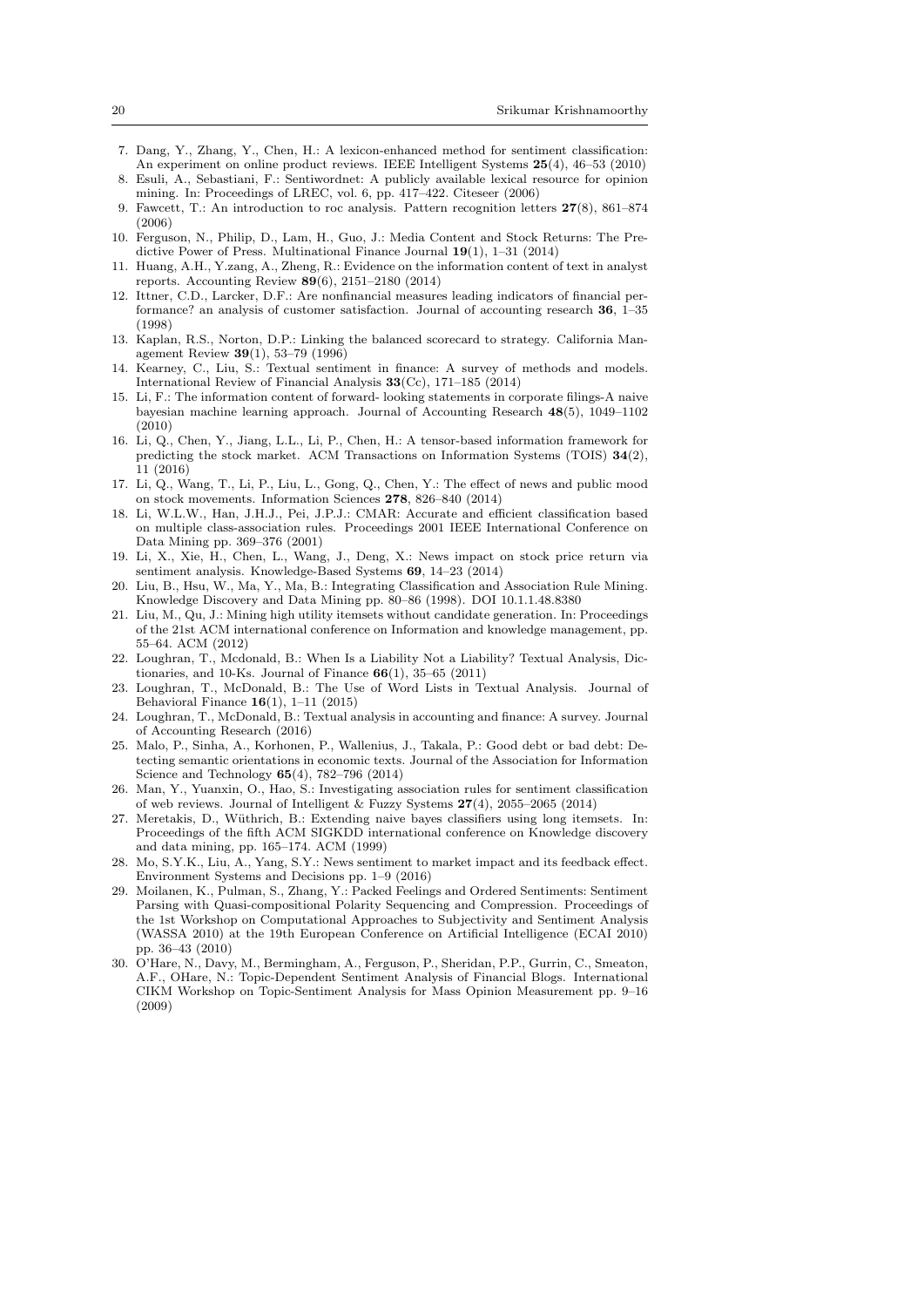- <span id="page-20-0"></span>31. Pang, B., Lee, L., Vaithyanathan, S.: Thumbs up?: sentiment classification using machine learning techniques. Proceedings of the Conference on Empirical Methods in Natural Language Processing pp. 79–86 (2002)
- <span id="page-20-8"></span>32. Schumaker, R.P., Chen, H.: Textual analysis of stock market prediction using breaking financial news: The azfin text system. ACM Transactions on Information Systems (TOIS) 27(2), 12 (2009)
- <span id="page-20-5"></span>33. Stone, P.J., Bales, R.F., Namenwirth, J.Z., Ogilvie, D.M.: The General Inquirer: A Computer System for Content Analysis and Retrieval Based on the Sentence as Unit of Information. Computers in Behavioral Science 7(4), 484–498 (1962)
- <span id="page-20-2"></span>34. Tetlock, P.C.: Giving Content to Investor Sentiment : The Role of Media in the Stock Market Published by : Wiley for the American Finance Association Stable URL : http://www.jstor.org/stable/4622297 The Role of Media in the Stock Market Giving Content to Investor Sentim. The Journal of Finance 62(3), 1139–1168 (2016)
- <span id="page-20-3"></span>35. Tetlock, P.C., Saar-Tsechansky, M., MacSkassy, S.: More than words: Quantifying language to measure firms' fundamentals. Journal of Finance 63(3), 1437–1467 (2008)
- <span id="page-20-7"></span>36. Thelwall, M., Buckley, K., Paltoglou, G.: Sentiment strength detection for the social web. Journal of the American Society for Information Science and Technology 63(1), 163–173 (2012)
- <span id="page-20-1"></span>37. Turney, P.D.: Thumbs up or thumbs down? Semantic Orientation applied to Unsupervised Classification of Reviews. In: Proceedings of the 40th Annual Meeting of the Association for Computational Linguistics (ACL), pp. 417–424 (2002)
- <span id="page-20-4"></span>38. Van De Kauter, M., Breesch, D., Hoste, V.: Fine-grained analysis of explicit and implicit sentiment in financial news articles. Expert Systems with Applications 42(11), 4999–5010 (2015)
- <span id="page-20-6"></span>39. Wiebe, J., Wilson, T., Cardie, C.: Annotating expressions of opinions and emotions in language. Language Resources and Evaluation 39(2-3), 165–210 (2005)
- <span id="page-20-9"></span>40. Yang, C.C., Tang, X., Wong, Y., Wei, C.P.: Understanding online consumer review opinions with sentiment analysis using machine learning. Pacific Asia Journal of the Association for Information Systems 2(3) (2010)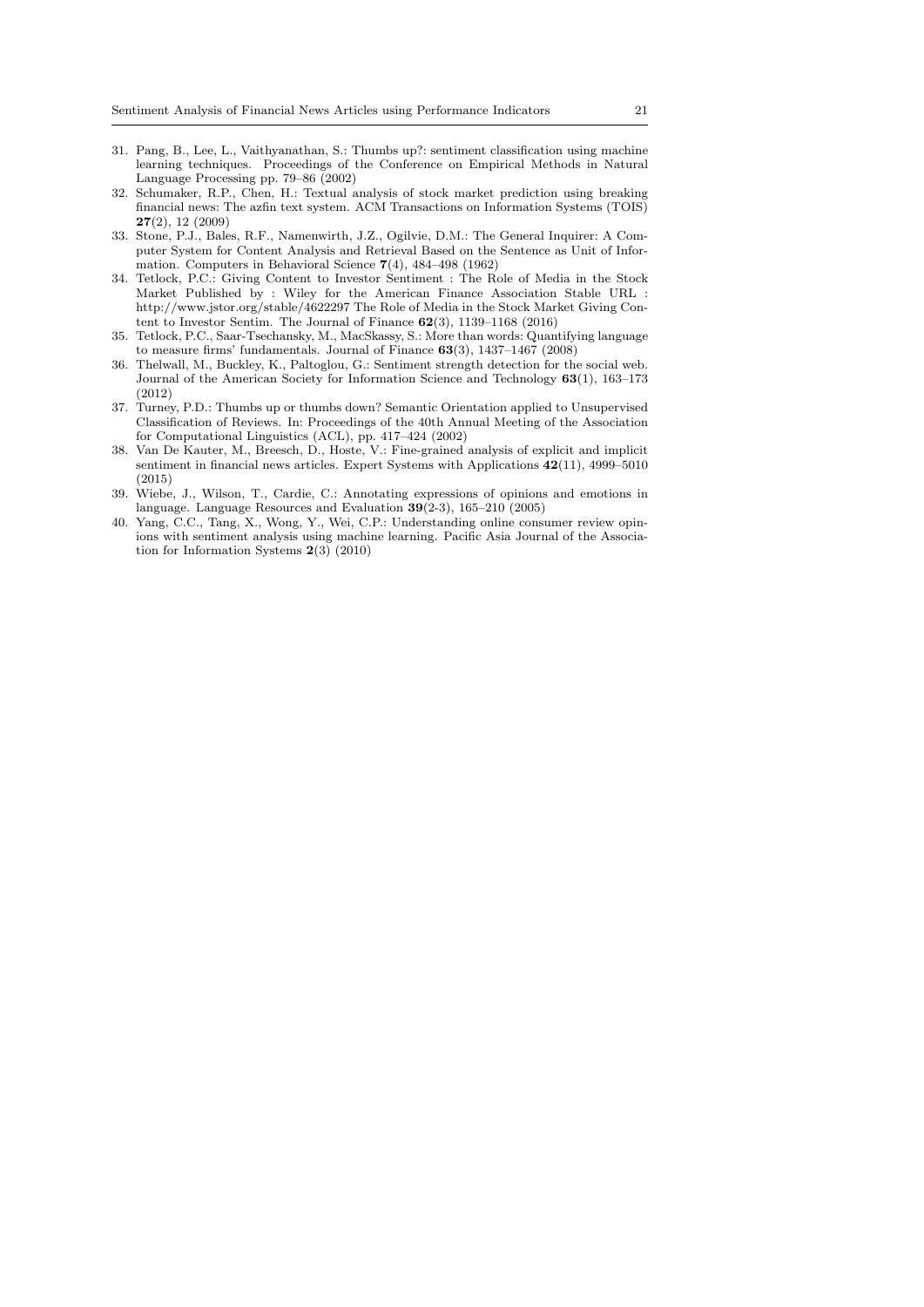### Appendix

A. Parsing sentences using the NLTK toolkit

#### Grammar

 $JJ: \{  *\}$  $VB: \{  \}$  $NP: \{($ )\*}  $NPP$  : {<  $NNP|NNPS$  >}  $RB: \{\}$  $NPJJ$  : {  $(((\langle \overline{NP} | NPP \rangle + \langle \overline{IN} \rangle \langle \langle \overline{S} \rangle + \langle \overline{S} \rangle \langle \langle \overline{S} \rangle + \langle \overline{S} \rangle \langle \overline{S} \rangle \langle \overline{S} \rangle + \langle \overline{S} \rangle \langle \overline{S} \rangle \langle \overline{S} \rangle + \langle \overline{S} \rangle \langle \overline{S} \rangle \langle \overline{S} \rangle \langle \overline{S} \rangle + \langle \overline{S} \rangle \langle \overline{S} \rangle \langle \overline{S} \rangle \langle \overline{S} \rangle \langle \overline{S} \rangle \langle \overline{$  $\langle V B \rangle \langle N P P \rangle * \langle * \rangle * \langle * \rangle$  $(*RB* > | *DT* > *NP* > | *VB* > *TO* >))|$  $<$   $JJ$  >  $*$  <  $NP$  >  $(<$   $IN$  >  $<$   $DT$  >  $*$  <  $JJ$  >  $*$  <  $NPP$  >  $*$  <  $NP$  >  $*$   $*$  <  $VB$  >  $|$  $\langle JJ \rangle + \langle NP \rangle \langle VB \rangle$  $<$   $N P | N P P$  > +(< (>< .\* > \* <) >) \* ((<  $IN$  ><  $JJ$  > \* <  $NP$  >)  $(*IN*>*< CD* >)*)**< VB* > +|$  $\langle NP \rangle \langle * \rangle + (\langle RB \rangle \langle JJ \rangle)$  $<$   $N$ P|NPP > +(< IN ><  $N$ P|NPP >)\* < \* > \* < VB >  $(**D**T><**J**J>)*$  $\langle NP \rangle \langle VB \rangle \langle EB \rangle |(\langle TO \rangle \langle DT \rangle \langle NP \rangle))|$  $\langle V B \rangle \langle N P | N P P \rangle \times \langle P O S \rangle \langle J J \rangle \times \langle NP \rangle$  $\langle V B \rangle \langle PRP^* \rangle \langle JJ \rangle \times \langle NP \rangle \langle IN \rangle$  $~* ~* ~* ~~* ~*$  $<$   $N$ P|NPP > +(< IN ><  $DT$  > \* <  $RB$  > \* <  $JJ$  > \* <  $N$ P|NPP >) \*  $<$  RB > \*(< VB >< JJ >< NP >)\* < VB >  $(**D**T>**)** < (**D**D>**)**  $>$  < **NP )**  $*$  **|**$  $(*JJ*)$  \* <  $NP|NPP> + < *$  \* (<, >< \* > \* <, > )\* <  $NP$  > }

# Steps:

- 1. Parse the sentence with a regular expression parser using the grammar specified above
- 2. If a match for 'NPJJ' tree pattern is found:
	- (a) Traverse the subtree to get the combination of NP (potential performance indicator) and JJ/RB/VB (potential directionality word). Look up the dictionary for the matching indicator and directionality word.
	- (b) If the combination of NP and JJ/RB/VB are not found, check for presence of individual words (either performance indicator or directionality word) in the dictionary
	- (c) Tag the sentence based on the identified matches.

#### B. Parsing numeric values to determine directionality

# Preconditions:

- 1. If a sentence has not been tagged with combination of performance indicators and directionality using the parse rules specified in Section A above.
- 2. The sentence contains terms like compared to, versus, down from, up from #common sentences where one is likely to observe multiple numeric values without the use of directional words.